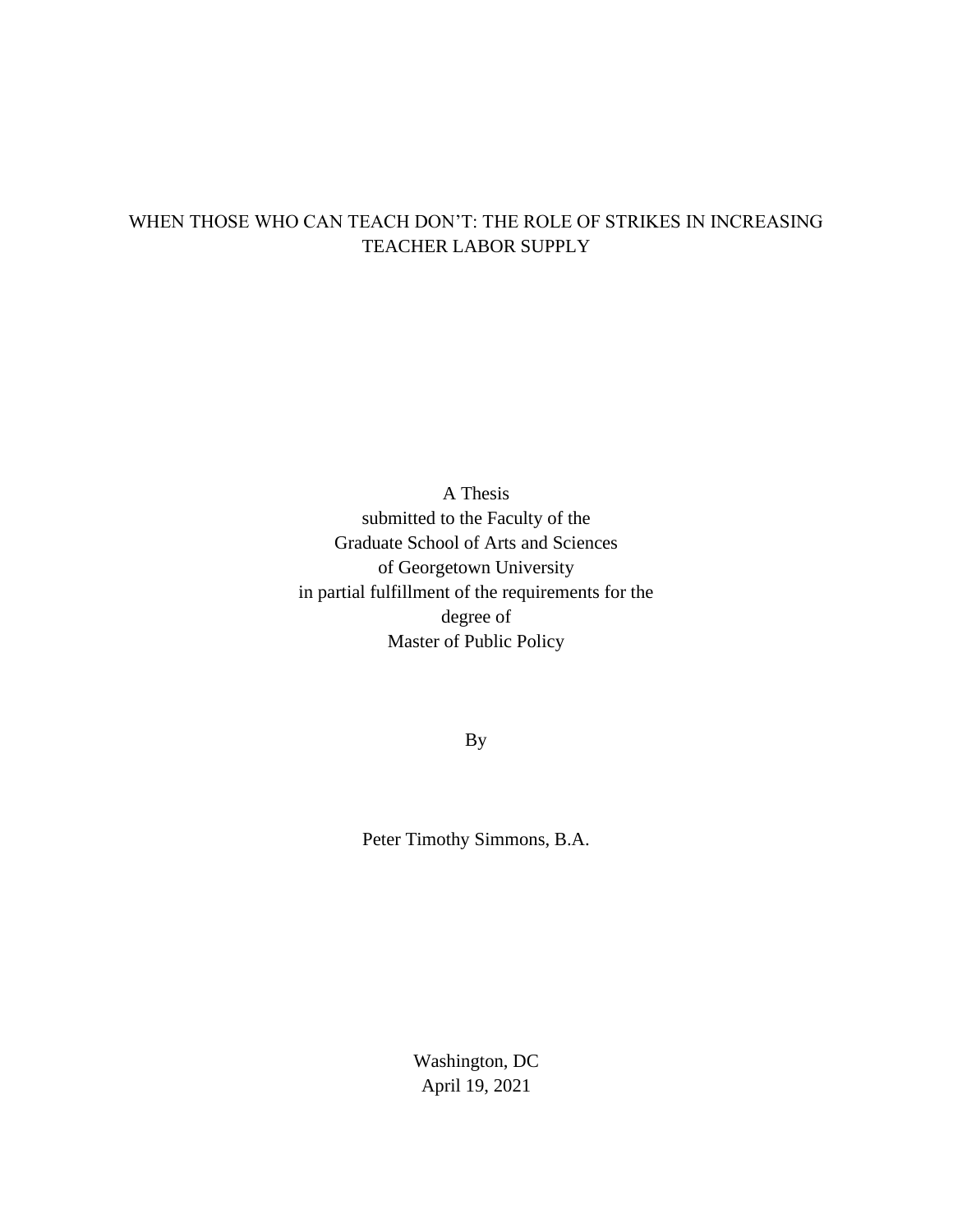# WHEN THOSE WHO CAN TEACH DON'T: THE ROLE OF STRIKES IN INCREASING TEACHER LABOR SUPPLY

Peter Timothy Simmons, B.A.

Thesis Advisor: Nora E. Gordon, Ph.D.

# **Abstract**

Across the United States, the number of college students completing teacher education programs as a share of total graduates has declined at both the state and national levels over the past fifteen years, falling from 255,106 (18% of four-year college graduates) in 2005 by nearly half to 159,937 (8%) in 2018. This dramatic decrease has exacerbated the shortage of qualified teachers in American schools and prompted a variety of reforms aimed at attracting new teachers. This paper examines the impact of one potential contextual factor that could encourage college students to pursue a teaching career: the increased attention drawn to teacher salary raises brought on by large-scale education strikes (taking place in disproportionately large districts or involving multiple districts across the state). By using data from the Department of Education's Title II Reports to compare strike and non-strike states, I find that large-scale teacher strikes have a modest, positive relationship to the share of college graduates earning teacher education degrees three-to-six years later.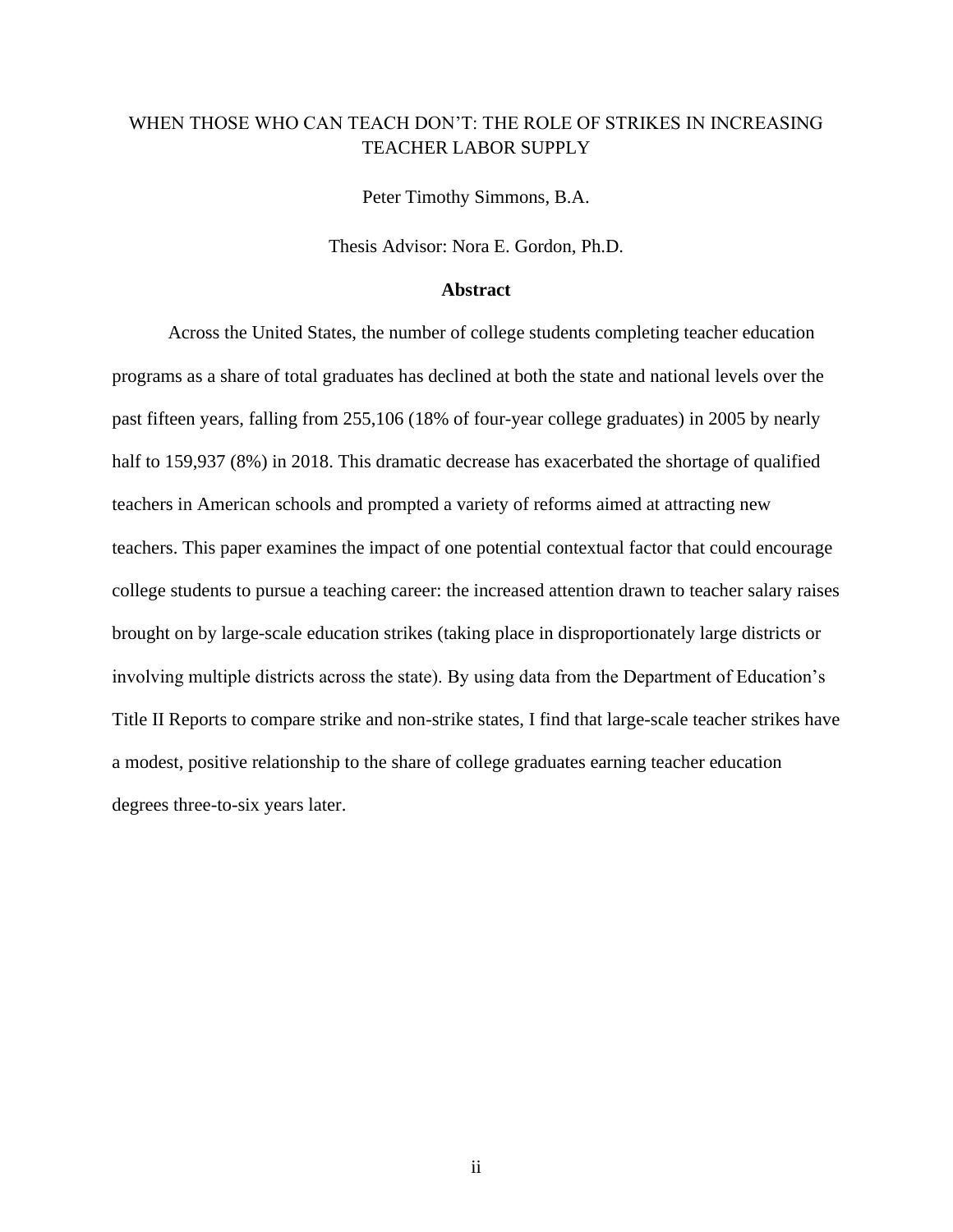# **Table of Contents**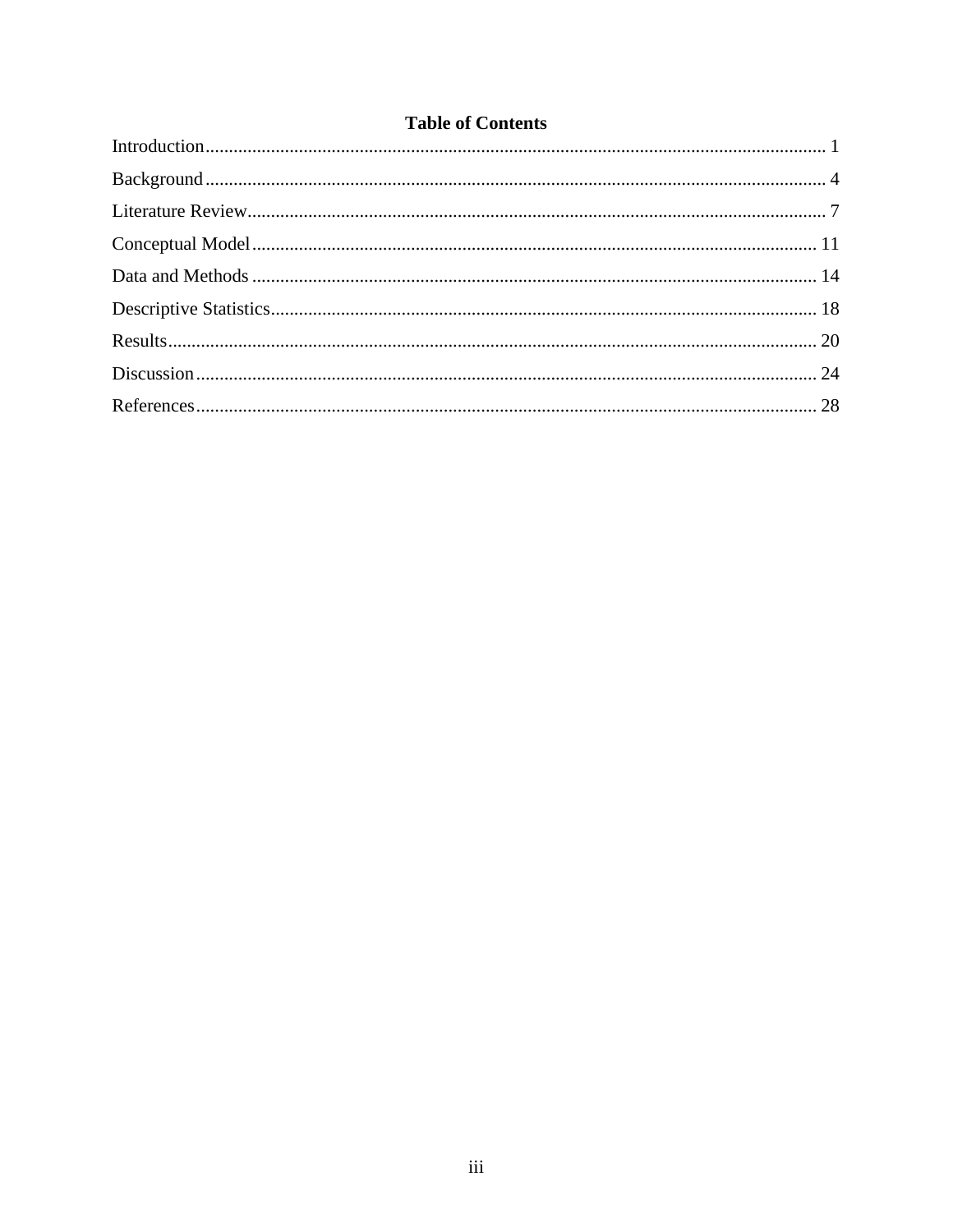## **Introduction**

<span id="page-3-0"></span>Teaching in the United States has acquired a reputation as a largely thankless job. In 2018, fewer than half of American parents (46%) said they would support their child if they pursued a public school teaching career, a decrease from 70% in 2009 (Ferguson, 2018). Regardless of prestige, however, teachers still play an important role in modern society, taking responsibility for children at a critical stage in their development and training the next generation of leaders (Jimerson and Haddock, 2015). The economic value of high-quality teachers to students is staggering, with a one-standard-deviation increase in effectiveness boosting future earnings by over \$400,000 (Hanushek, 2011). Securing a steady supply of credentialed teachers, therefore, should represent one of policymakers' primary goals.

The traditional path to teacher certification involves earning a bachelor's degree in education from an accredited institution and applying for licensure from the state board. Individuals graduating with such degrees are required to have spent time in the classroom themselves, ensuring that credentialed teachers have both theoretical and practical experience prior to entering the field (*National Council on Teacher Quality*, 2011). Reciprocity agreements between states mean that those wishing to teach in a different state can obtain the proper credentials after taking additional assessments required by that state (*Teaching license reciprocity guidelines by state*, 2019). Surveys of teacher candidates report that they feel their programs left them well-prepared to begin their careers (Talbert-Johnson, 2006). When states find themselves with a shortage of traditionally-certified teachers, they are instead forced to turn increasingly to emergency-certified applicants, who have prior experience in the subject area but not necessarily in the classroom (Yanxuan, 2003).

The degree to which a state can ensure a sufficient level of credentialed teachers has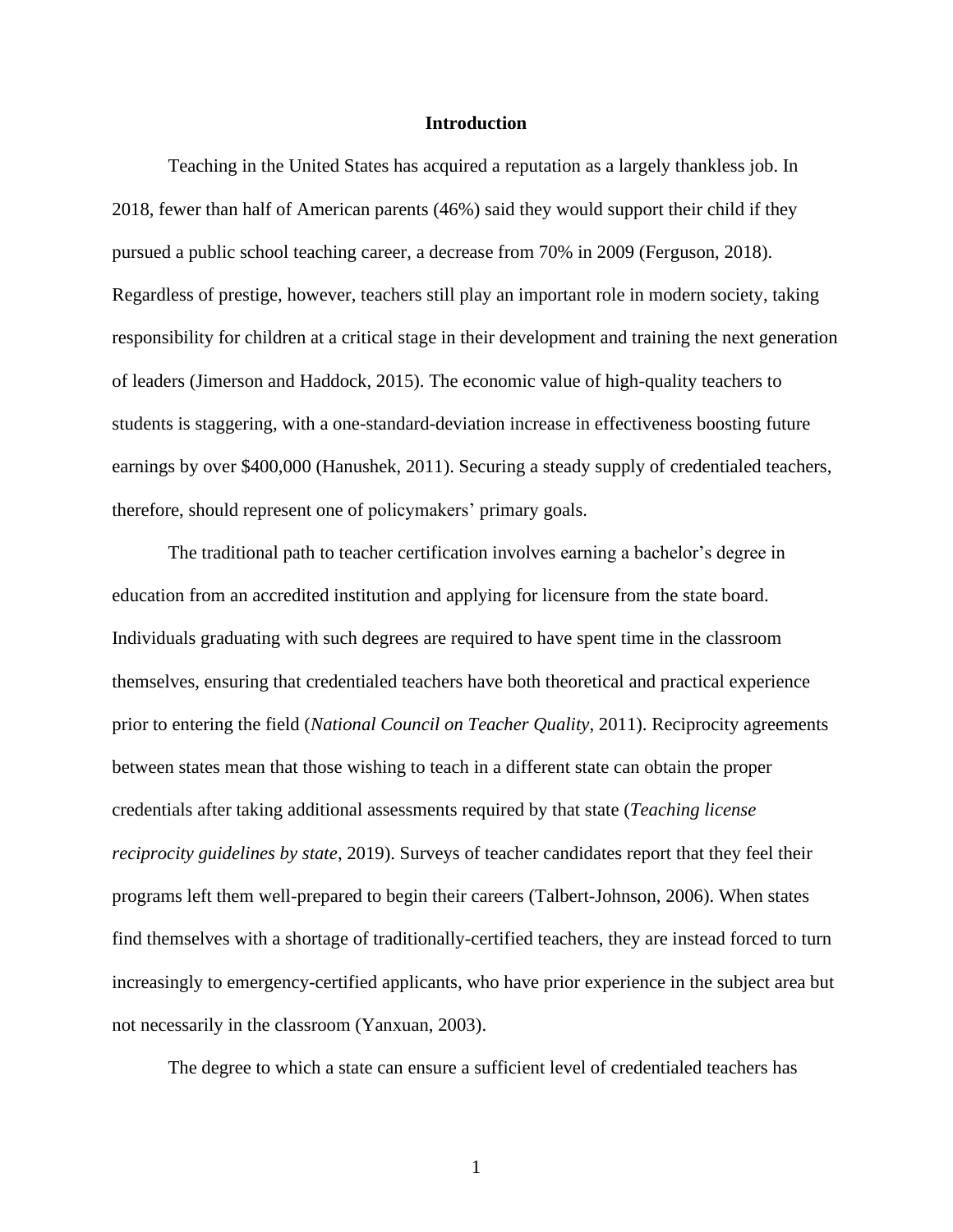serious implications for students. In addition to the immediate impact a teacher shortage has on education quality and the long-term supply of human capital, an overabundance of emergencycertified teachers also reduces the perceived quality of education in a state. Over time, this discourages businesses and highly-educated individuals from relocating to the area, further reducing the average skill level of the labor pool (Hanushek, 2011). Furthermore, teachers themselves can have an inspirational effect on students. If students view teachers as role models, they are more likely to strive to emulate them in their own life and career decisions. This process can also unfold in reverse, as teachers who appear discouraged or overwhelmed by their experiences in the classroom can in turn push students away from the profession, exacerbating existing shortages within the state (Tomšik, 2016).

States have a number of policy options that can help alleviate labor shortages and improve conditions within teaching, including offering forgivable student loans to prospective teachers, streamlining hiring practices within schools, and improving assessment and accountability systems. Compensation (including both wages and benefits) represents the biggest factor in teachers' decision-making by far, however, influencing both entry and retention decisions (Podolsky et al., 2016). Increasing the potential income that candidates can earn reduces the gap between teaching and other fields, making graduates more likely to pursue it over other career options. The salience of the salary increase also affects the magnitude of the labor impact, as increased awareness among students of improved conditions may in turn increase their propensity to enter the field (Bacolod, 2007).

This paper utilizes data from the National Center for Education Statistics (NCES) as well as from the Department of Education's Office of Postsecondary Education (OPE) to examine the degree to which highly salient teacher raises, namely those accompanied by large-scale labor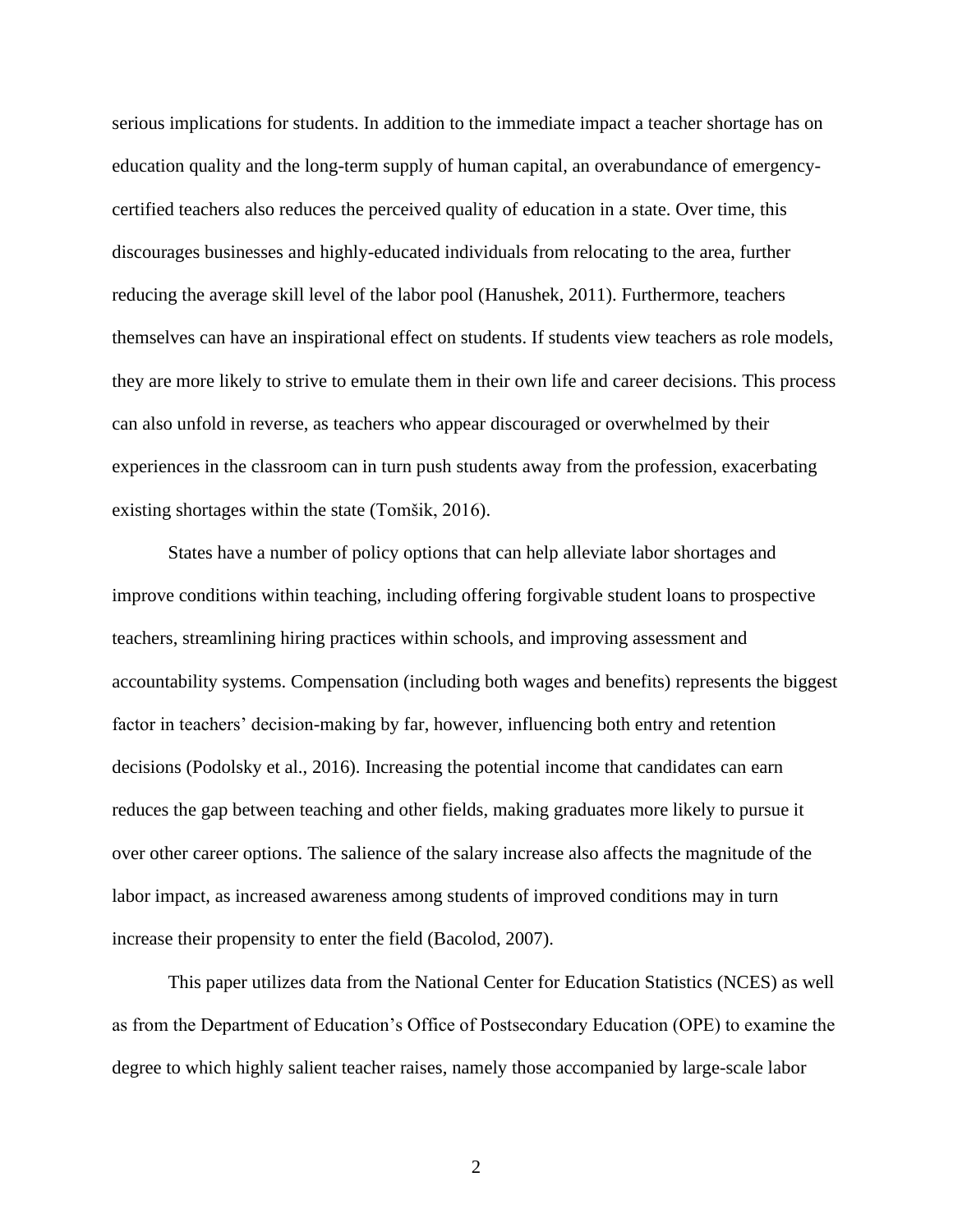strikes, lead an increase in the number of college students earning degrees in education (measured as a proportion of total college graduates) in subsequent years. Because of the role these programs play in facilitating entry into the teaching profession, exploring the relationship between teachers' perceived compensation and labor supply can provide policymakers with additional information about solutions to teacher shortages. If teacher salary increases represent an effective solution to labor shortages, and the degree of public awareness surrounding them influences their effectiveness, then lawmakers can dedicate more resources to facilitating such awareness and in doing so improve the impact of salary measures.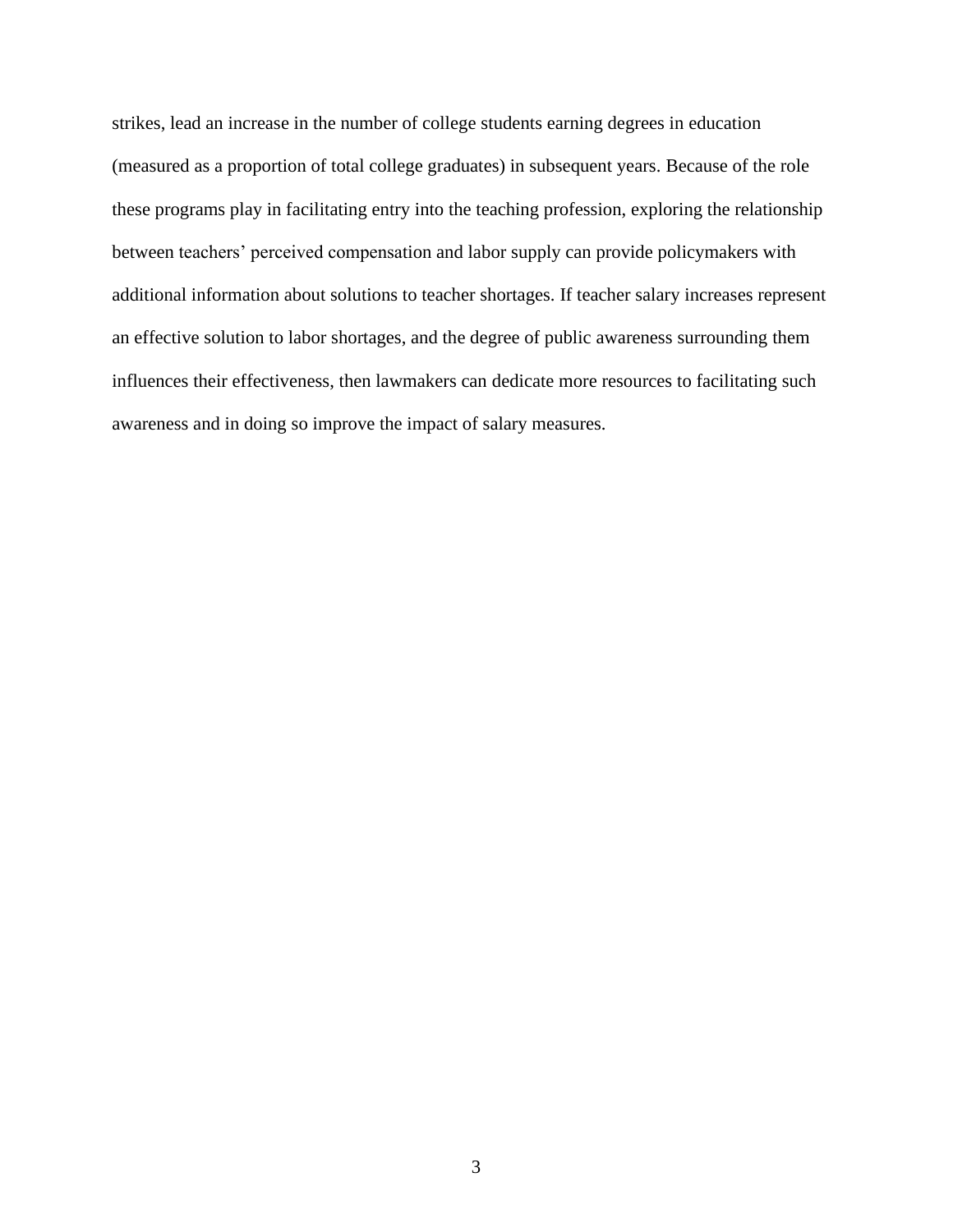## **Background**

<span id="page-6-0"></span>Teacher pay increases may encourage some students to pursue a teaching career (Podolsky et al., 2016), but the degree to which high school students are aware of them depends on how closely they follow developments within the teaching profession. States typically set a minimum level for teacher pay and allow districts to operate above that level if they choose (Chingos et al., 2017). As a result, teachers in particularly large districts that contain an outsize share of the statewide student population (such as Chicago Public Schools) and those with higher union membership may operate under different pay conditions than the state as a whole. Events that increase the salience of raises, therefore, may factor into students' decision-making. Due to the variation in salaries between districts and the localized nature of many teacher strikes, labor actions in a single district may not attract widespread attention unless they affect a large number of students or last a particularly long time. Strikes involving multiple districts, by contrast, attract attention not only among students in the affected schools, but also among media outlets. Analyzing graduation trends in scenarios where a strike and a salary increase occur in tandem allows the best chance to determine the degree to which one influences the other.

#### *Large-Scale Teacher Strikes*

A handful of local-area strikes in the late 1990's and early 2000's affected enough students within the state to attract widespread media attention from outside the affected areas. In 1999, teachers in Detroit went on strike following disputes over salary increases, merit pay measures, and work hours. One year later, stalled contract negotiations led teachers in Buffalo to conduct two one-day strikes in the space of a week. The 2001-2002 school year was especially volatile, with ten strikes in Illinois, one in Seattle involving 6,900 educators, and a 62-day strike in Cleveland (Bureau of Labor Statistics, 2019; Lucey, 2012).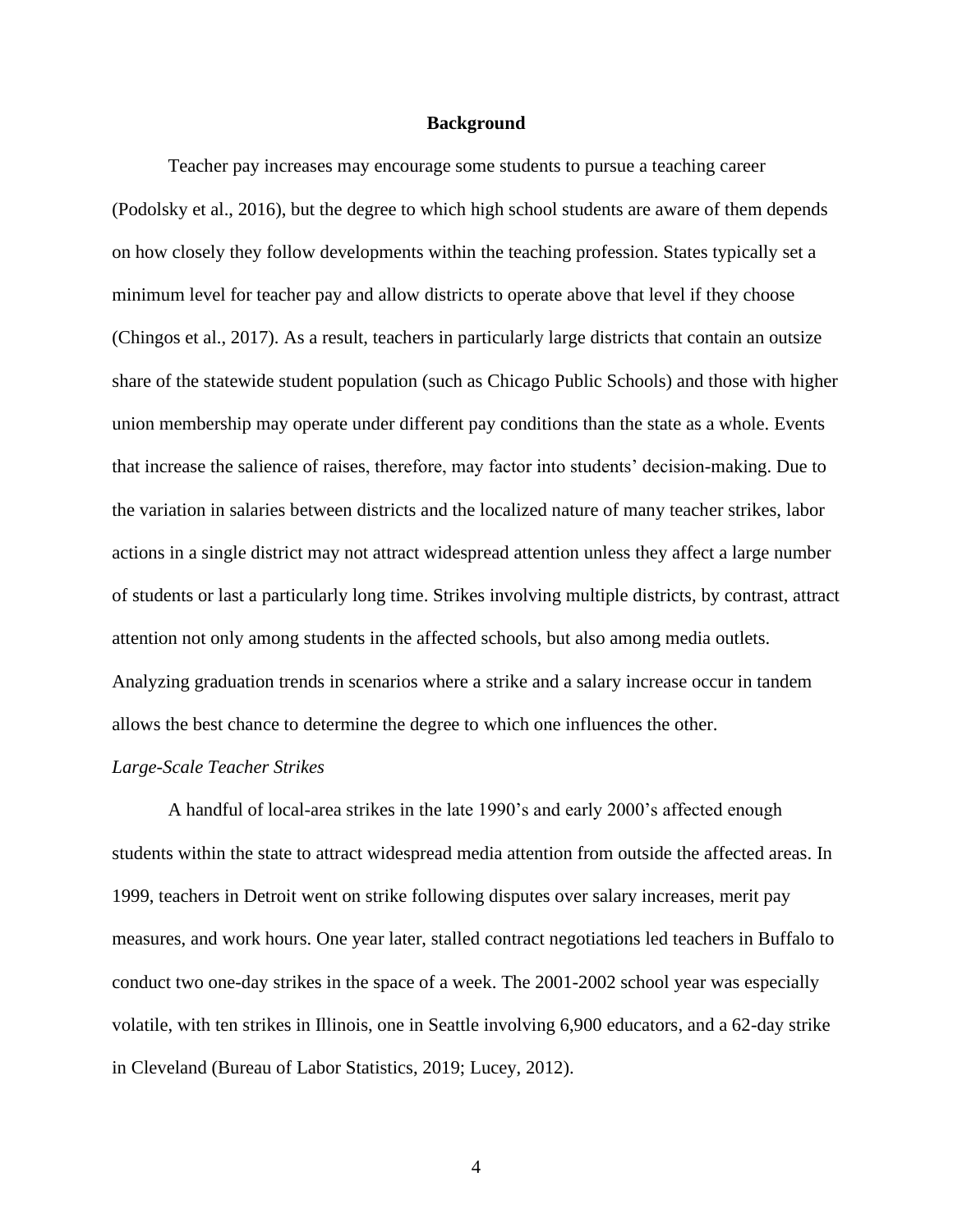Strikes coordinated across multiple districts are especially rare, with only three of these large-scale labor disruptions occurring between 2001 and 2017 (Education Week, 2019). In 2001, a strike in Hawaii closed nearly all the public schools in the state for several weeks, as well as several college campuses. In 2004, 20 of Kentucky's 176 districts shut down as part of a dispute over health care costs. Three years later in West Virginia a one-day strike closed 14 districts after educators felt a 3.5% raise was not large enough (Education Week, 2019). Nearly ten years passed before the next statewide strike, but in early 2018 educators in West Virginia walked off the job, triggering similar actions in Oklahoma, Kentucky, Arizona, and Colorado. Teachers in Virginia, North Carolina, and South Carolina followed suit in 2019. These strikes were highly salient both within their states and nationally, and to a large degree succeeded in securing higher pay for themselves and support staff (Education Week, 2019). Unfortunately, their recency and the lack of available data makes assessing their long-term impact difficult. *Trends in Teacher Education Program Completion*

While the number of bachelor's degrees conferred in the United States has risen consistently over the years, the share of teacher education program graduates within the overall group has been steadily trending downwards since the late 2000's. From a peak of 18% in 2005, the share of completers dropped to 15% the following year. While it increased slightly by 2008 (the year after the West Virginia raises), it then declined to just 8% by 2018. These trends have also been reflected consistently at the state level, with only five states seeing an increase in completers and 28 seeing a decrease larger than the nationwide drop (Partelow, 2019).

Not only has the share of teachers within each college graduating class decreased, it has also failed to keep up with trends in student enrollment. Between 2005 and 2015, the number of students enrolled across the nation increased 1.5%, with almost all of the growth in the South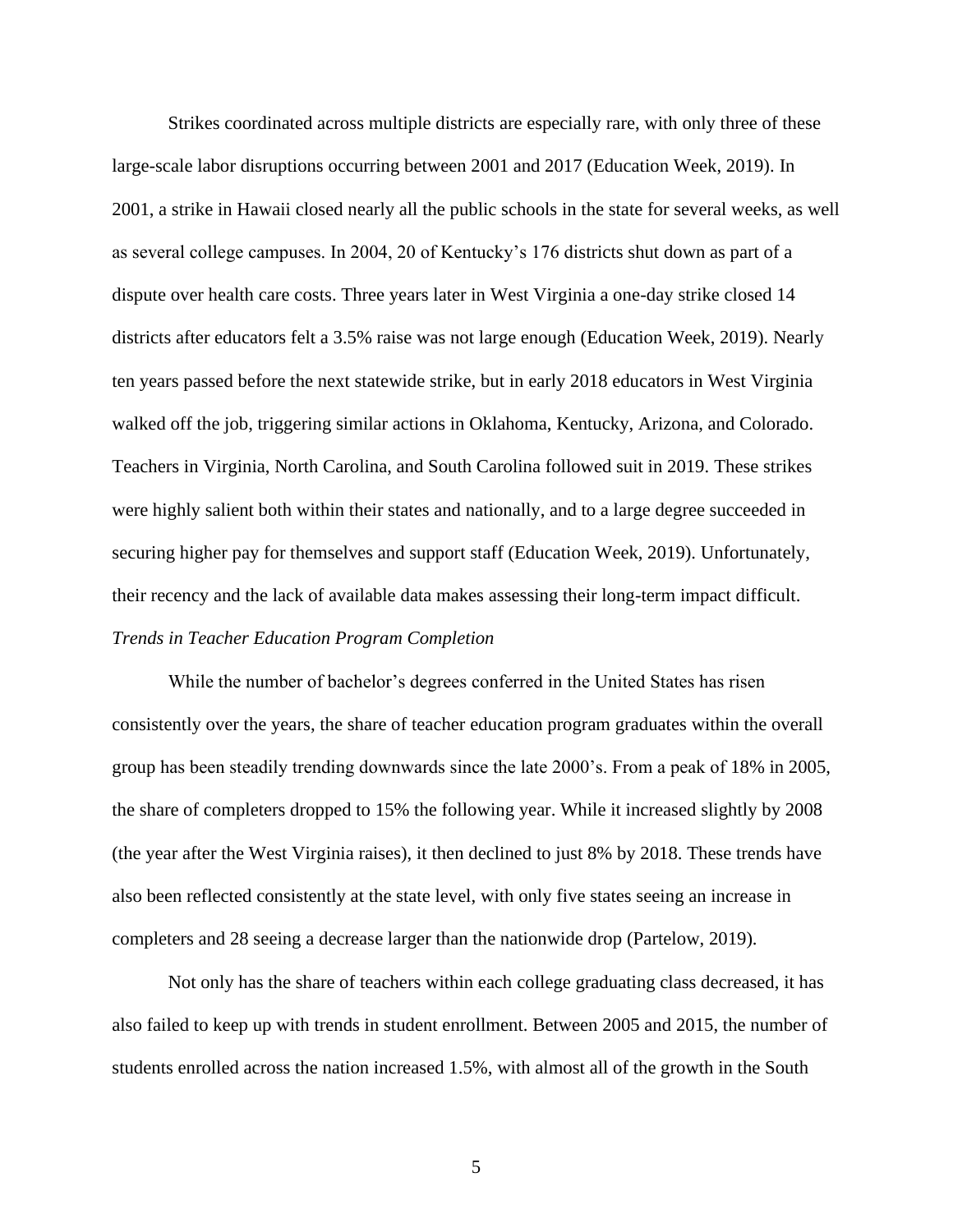(7.1%) and West (2.1%) offset by declining populations in the Northeast (-5.7%) and Midwest (- 3.1%) (NCES, 2013). Over that same period, the number of students graduating from teacher education program fell by nearly 20% from 220,000 to 180,000 (Partelow, 2019). Dwindling supply of teachers, both as a share of degree-earners and relative to demand in schools, outlines a persistent and troubling picture for education in the United States unless current trends can be reversed.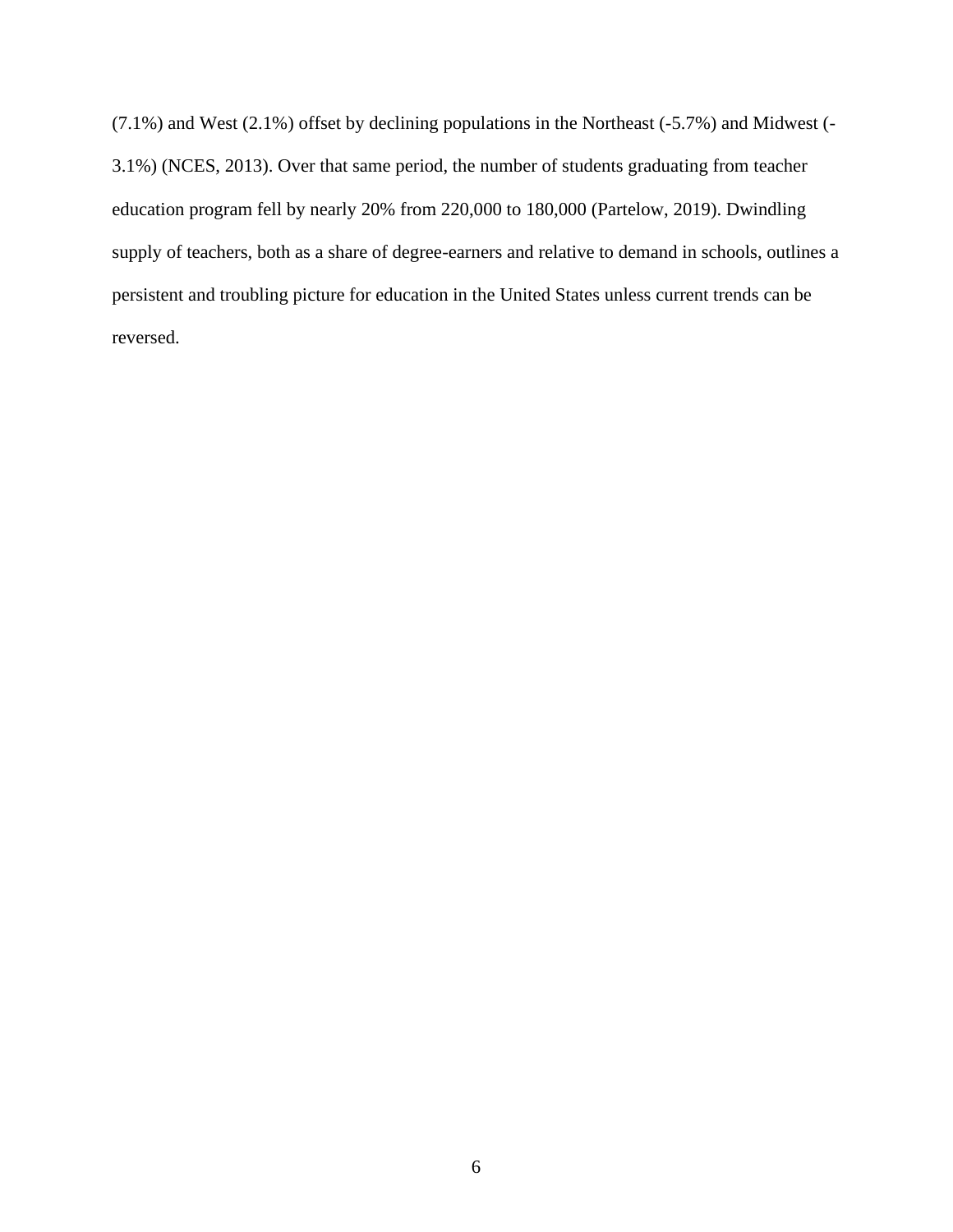# **Literature Review**

<span id="page-9-0"></span>While the effect of earnings on teachers' career decisions has received extensive attention within scholarly literature, much of the research has focused on retention of existing educators within the profession, with new teachers' decision-making considered largely as an ancillary if at all. The current body of evidence suggests that while expected compensation does play at least a minor role in these decisions, relative earnings compared to other fields represent a larger factor. When employment trends in teaching and the private sector diverge, as they did following the Great Recession, prospective teachers have a much more difficult time pursuing a career in education.

# *Effect of Salary-Related Factors on Career Decisions*

In isolation, teacher salary does not appear to represent a major determinant in either current or incoming teachers' professional decisions. Using data from surveys of recent college graduates from the mid-1970's through the 1990's, Ballou and Podgursky (1997) found no significant connection between higher salaries and the share of education majors within a state, even accounting for returning educators and the reduced attrition brought on by the raises. Similarly, Johnson and Birkeland's (2003) survey of first- and second-year teachers in Massachusetts found that compensation was only one of several contributing factors alongside school-specific conditions and public perceptions of the profession. Since according to Ballou and Podgursky (1997) 80% of new teachers remain in or return to their home states after graduation, trends within those states should have the largest effect on local teacher labor supply.

Expected earnings do play an important role in teachers' decisions, however, when considered alongside other career fields. Johnson and Birkeland (2003) identify relative potential earnings as a major determining factor for both entrance and retention, outweighing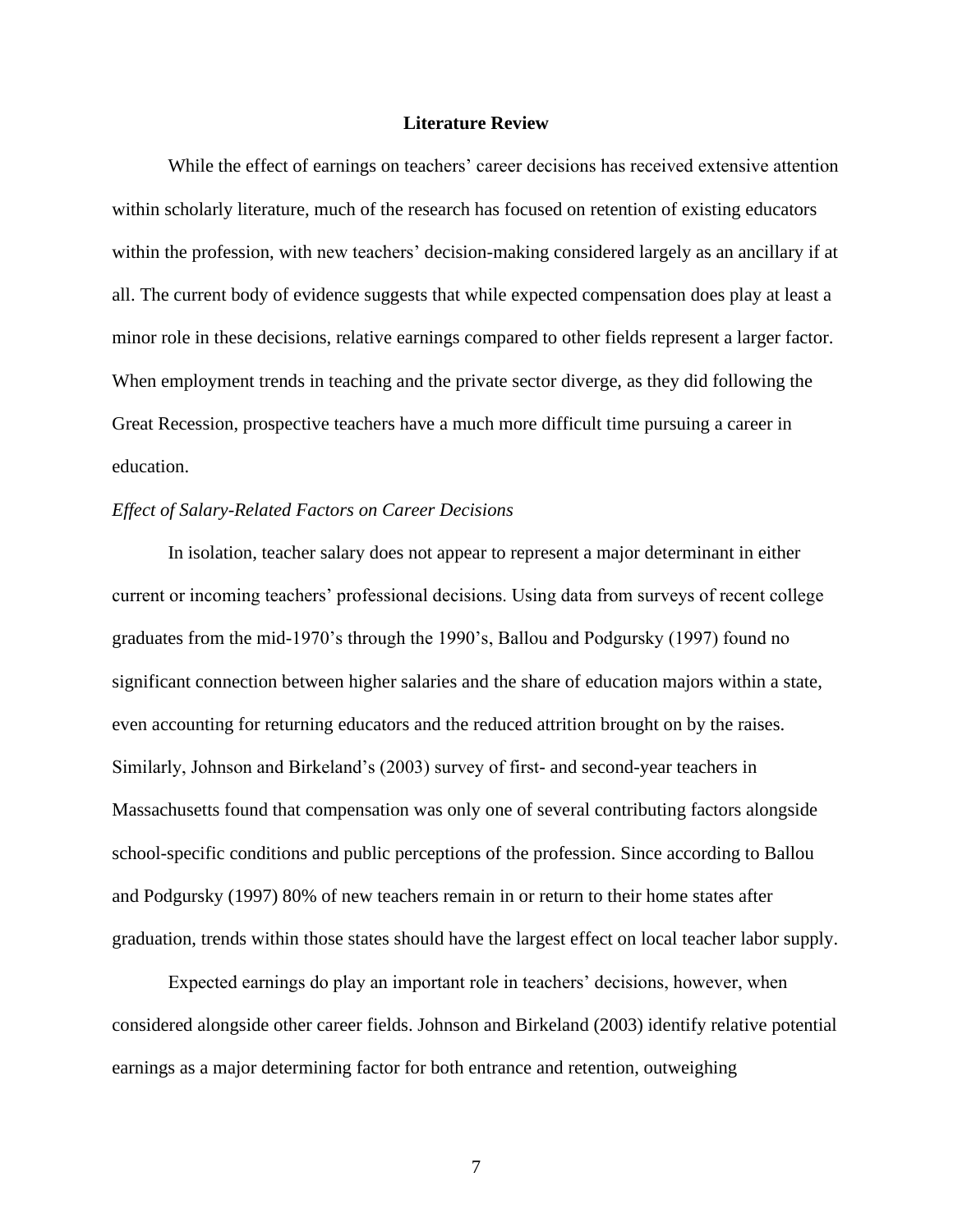compensation itself, class sizes, and prestige. Furthermore, using data from the United Kingdom's University Grants Commission, Zabalza (1979) found a statistically significant correlation (at the 5% level) between the proportion of university graduates entering the teaching field and relative earnings. Studies of teachers in Michigan (Murnane and Olsen, 1989) and North Carolina (Murnane and Olsen, 1990), found teachers in different fields and at different experience levels react differently to changes in the labor market. Teachers with higher National Teacher Examination (NTE) scores and those in subjects with higher competitive salaries such as physics, chemistry, and other STEM disciplines tended to leave the profession earlier than those in less lucrative fields. Finally, Chevaliar et al.'s (2007) analysis of recent graduates in the UK found that increasing teacher pay by 10% relative to alternative career options correlated with a 5.4% increase in the expected probability of a graduate choosing to teach.

This study contributes to the existing literature on the role of salaries in teachers' career decisions by connecting teacher employment trends to the salient effect of labor disruptions on pay increases, which has not been extensively explored. Additionally, because students' main experience with the teaching profession prior to enrolling in college is through their own teachers, the conditions they observe in the classroom prior to entering college can have a profound impact on their career decisions. The present study considers the degree to which students' awareness of improving conditions in the education field (influenced by the public attention a strike receives) might encourage them to seek to enter that field themselves.

Because strikes are often indicators of unsatisfactory conditions within teaching, they likely will not do much to win over those who have already ruled out a teaching career. Even if the specific conditions themselves are not readily apparent to students (such as in the case of Kentucky, where the strike concerned health insurance benefits), the strike still communicates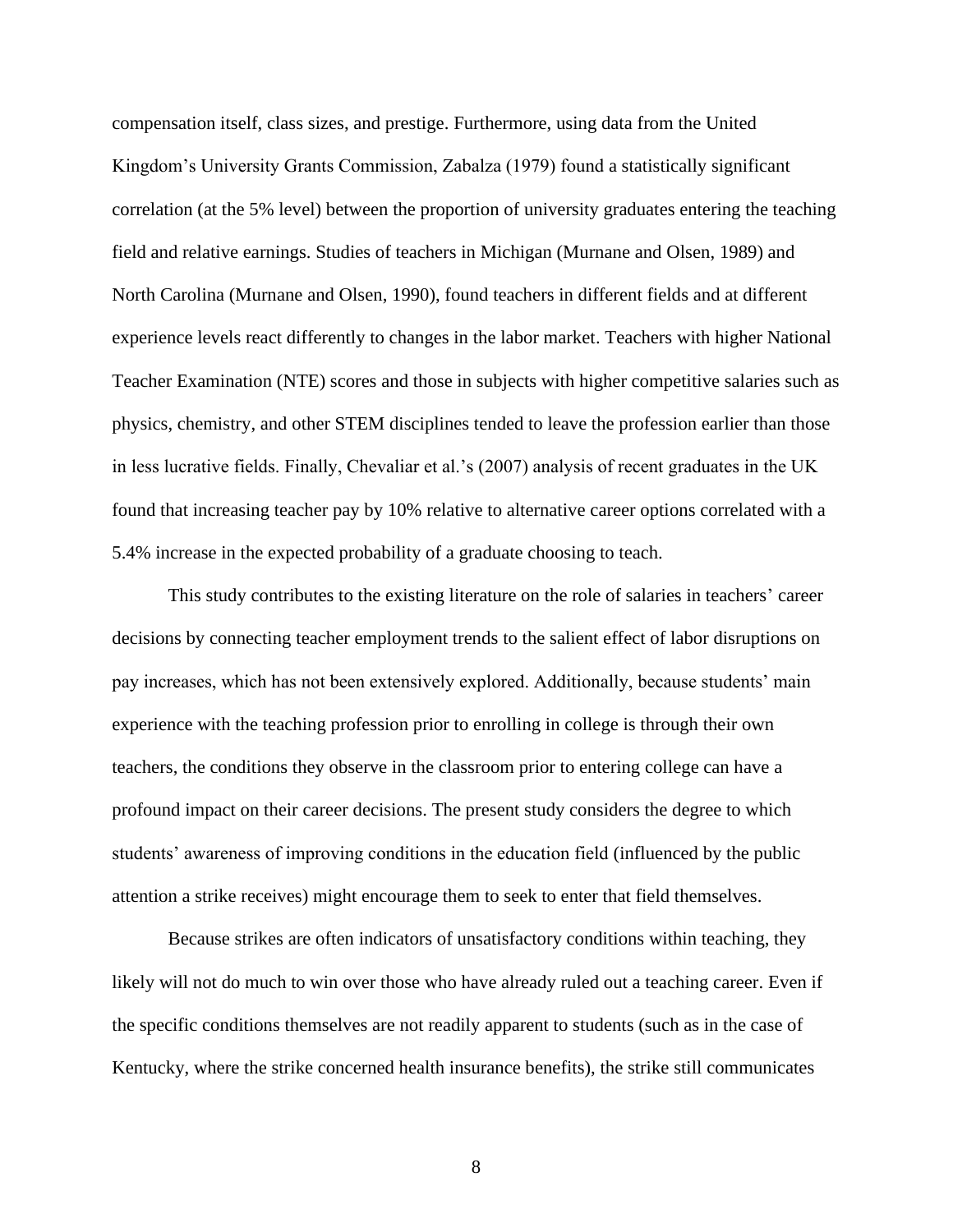the message that those within the profession believe the associated compensation is insufficient. However, a successful strike that improves conditions within teaching may give those still on the fence the necessary encouragement to pursue it as a career.

# *Impact of the Great Recession*

The economic upheaval brought on by the Great Recession had a significant impact on the teaching field. Overall teacher employment in the United States has historically been rather stable, decreasing on only two occasions between 1970 and 2009 (Partelow and Baumgardner, 2016), and at the outset it appeared that educators would be spared the worst effects of the crisis. In the first two years after the downturn, increased federal aid helped keep many schools and districts afloat, and employment among teachers remained level or increased slightly in contrast to private-sector trends (Evans, Schwab, and Wagner 2017). Following this honeymoon period, however, the teacher unemployment rate rose 5.6%, and even as private-sector employment began to recover the teaching profession remained understaffed (Partelow and Baumgardner, 2016; Evans, Schwab, and Wagner, 2017). Patterns of job losses followed preexisting trends within the field, with the layoffs concentrated among younger and less-experienced teachers, as well as those outside high-demand fields such as math, science, and special education (Goldhaber and Theobald, 2010).

Decreasing employment among teachers coincided with a rise in K-12 enrollment across the United States, forcing the remaining teachers to confront ever-larger class sizes as the recession continued (Evans, Schwab, and Wagner, 2017). The worsening work environment in many schools is both a symptom and a cause of decreasing teacher employment (Johnson and Birkeland, 2003). Prospective teachers, having already been discouraged from entering the field by the economic downturn and persistent unemployment, were further dissuaded from doing so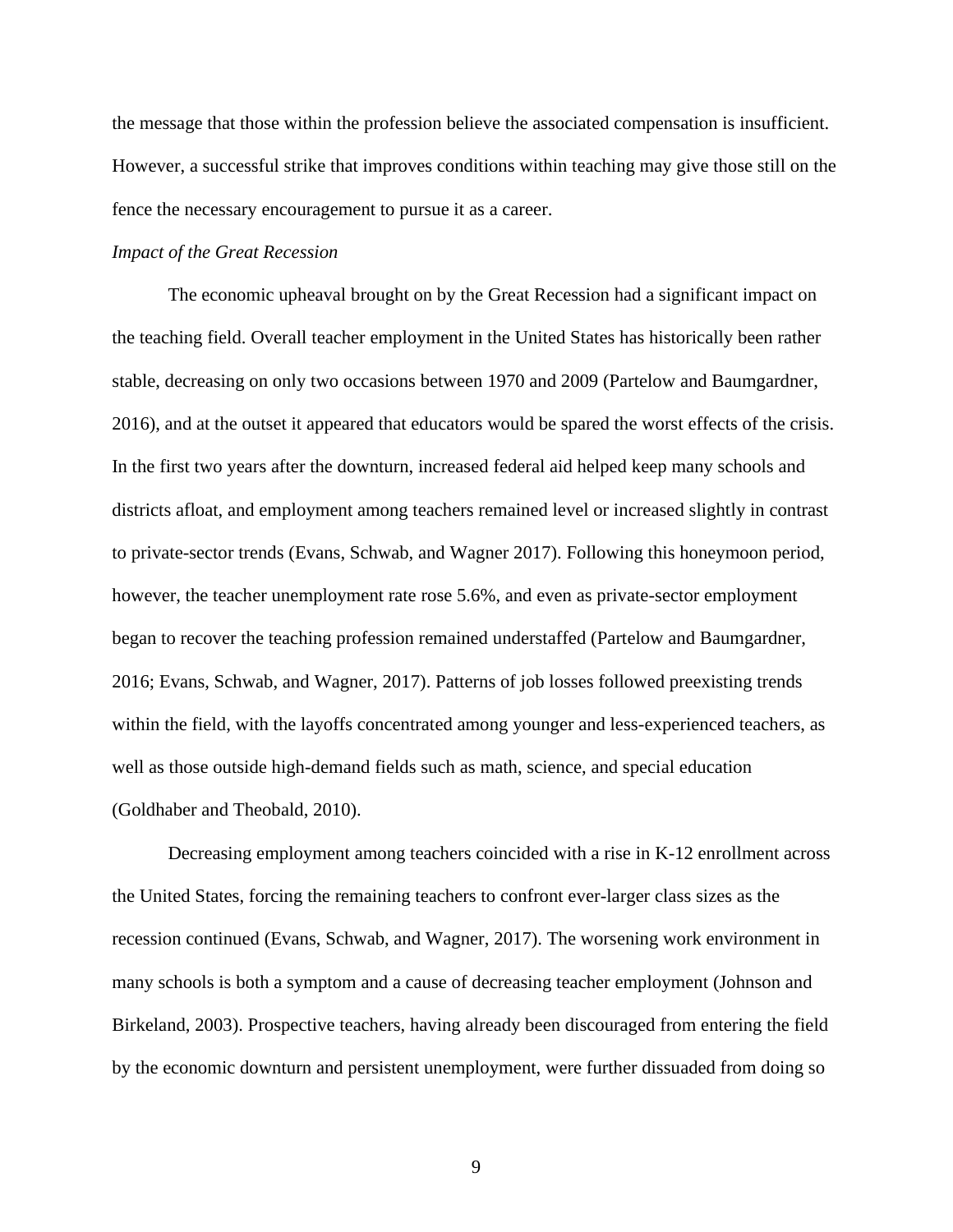by worsening conditions within schools. Partelow and Baumgardner (2016) successfully quantified this trend utilizing state-level data from the U.S. Department of Education, finding that a 10% decrease in overall teacher employment was associated with a 45% decrease in teacher education program enrollment five years later.

#### *Lagging and Leading Indicators*

Due to the time gap between enrolling in a teacher education program and actually entering the profession, some degree of lag is to be expected. In addition to the delayed impact of economic trends on teacher employment identified by Evans, Schwab, and Wagner (2017), Partelow and Baumgardner (2016) identified lag in several factors related to teacher education programs, including potential earnings, relative wages, and employment conditions. Because not all students graduate in exactly four years, changes in relative opportunities have varying impacts on both current and potential enrollees. Prospective teachers must decide to pursue teaching before declaring their undergraduate major, then confirm that decision upon graduation. Because degree completion can take up to six years or longer, the wage and employment structures at the first decision point may differ radically from those at the second, as may an individual's valuation of compensation. On aggregate, teacher education program enrollment (which can occur upon college entry or at any point following) lagged behind employment trends by up to two years, a gap that somewhat mirrors the delay observed in overall teacher employment when the Great Recession began.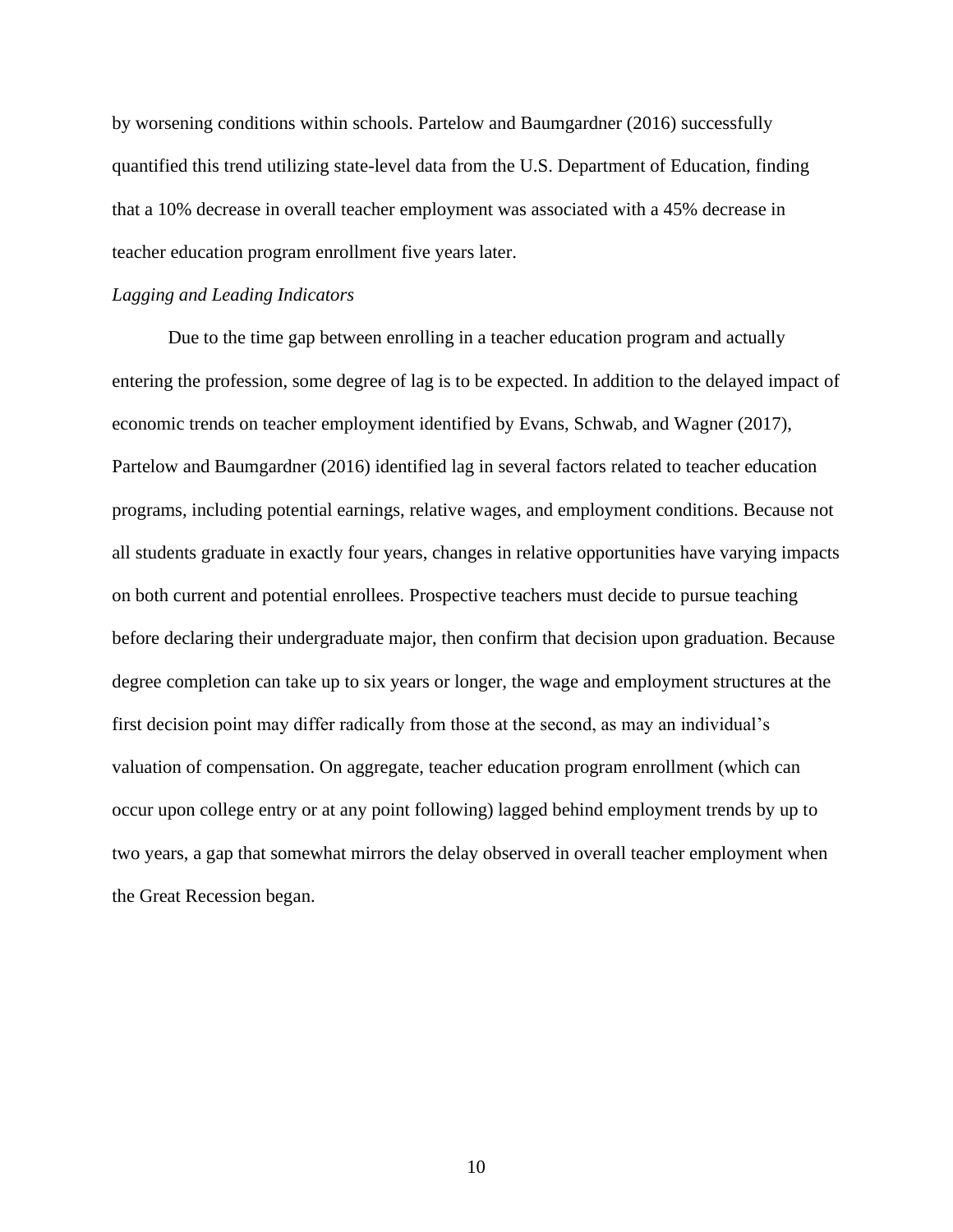# **Conceptual Model**

<span id="page-13-0"></span>I hypothesize that teacher pay increases (beyond simple cost-of-living adjustments) lent additional public attention by large-scale labor strikes will make the profession more attractive to high school and college students within the state. In subsequent years, I further predict that this increased interest will translate into growth in the number of students graduating from teacher education programs. Pay and benefits within teaching are not the only factor potential educators consider when making career decisions, as relative earnings in other fields also plays a central role. This consideration affects lucrative subjects such as physics and chemistry even more heavily (Murnane and Olsen, 1989; Murnane and Olsen, 1990). Furthermore, school-level factors, including class sizes, school-level resources, and the availability of teaching jobs, affect both prospective and current teachers' decision-making. My model accounts for both classroom factors and larger economic trends, as outlined in Figure 1 below:



**Figure 1: Factors affecting teacher education program enrollment**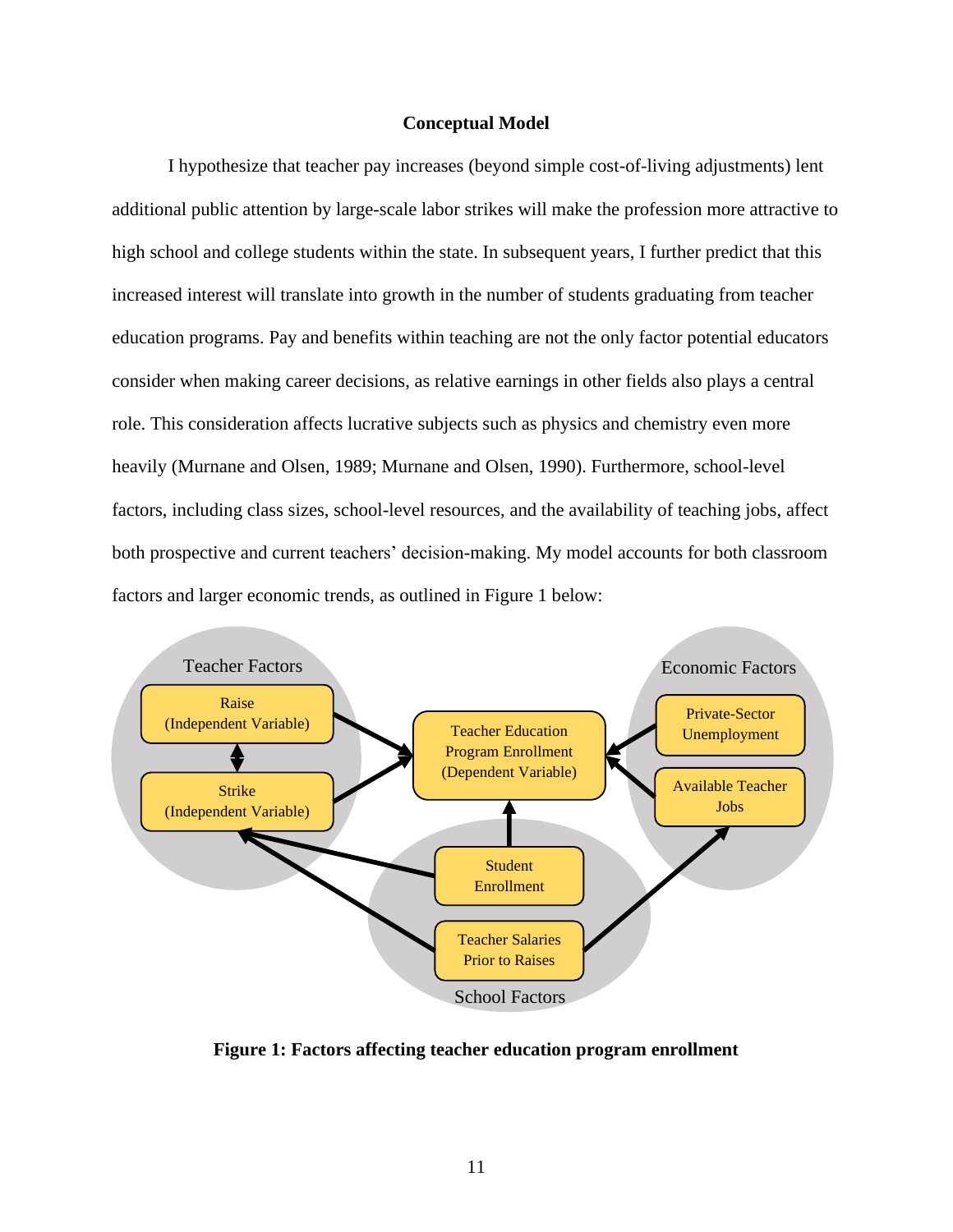# *Teacher Labor Factors*

Teacher strikes typically arise when educators seek higher pay, benefits, or additional classroom resources (Education Week, 2004). If successful, strikes bring attention to the improved situation for teachers that might otherwise have gone unnoticed. Failure, however, does little but highlight the poor conditions that led to the strike in the first place and may have a chilling effect on teacher labor supply. Raises and strikes must occur in tandem therefore, as alone the former would likely have only a marginal impact and the latter a negative one. Strikes motivated by non-salary concerns such as health benefits or school-level factors, while not explicitly tied to pay, also illustrate this trend as they lend increased salience to improving conditions in teaching that reduce the relative opportunity cost of entering the profession. *Economic Factors*

Prospective teachers choose from a range of career options even after earning their degrees, and the state of alternatives plays a major role in shaping their decision (Zabalza, 1979; Johnson and Birkeland, 2003). Tight labor markets may discourage students from immediately pursuing private-sector employment, and instead fall back on teaching as a "safe" option (Murnane, Singer, and Willett, 1989). At the same time, if teacher jobs decline and force even more experienced educators out of the profession, younger individuals will be extremely reluctant to commit themselves to a teacher education program (Partelow and Baumgardner, 2016).

The education labor market is not immune to business cycles. During the early stages of the Great Recession, teacher employment stayed largely stable only to undergo a significant and persistent downturn later (Partelow and Baumgardner, 2016). If slow economic conditions persist, students who initially opted to pursue teaching may seek alternative careers in fields that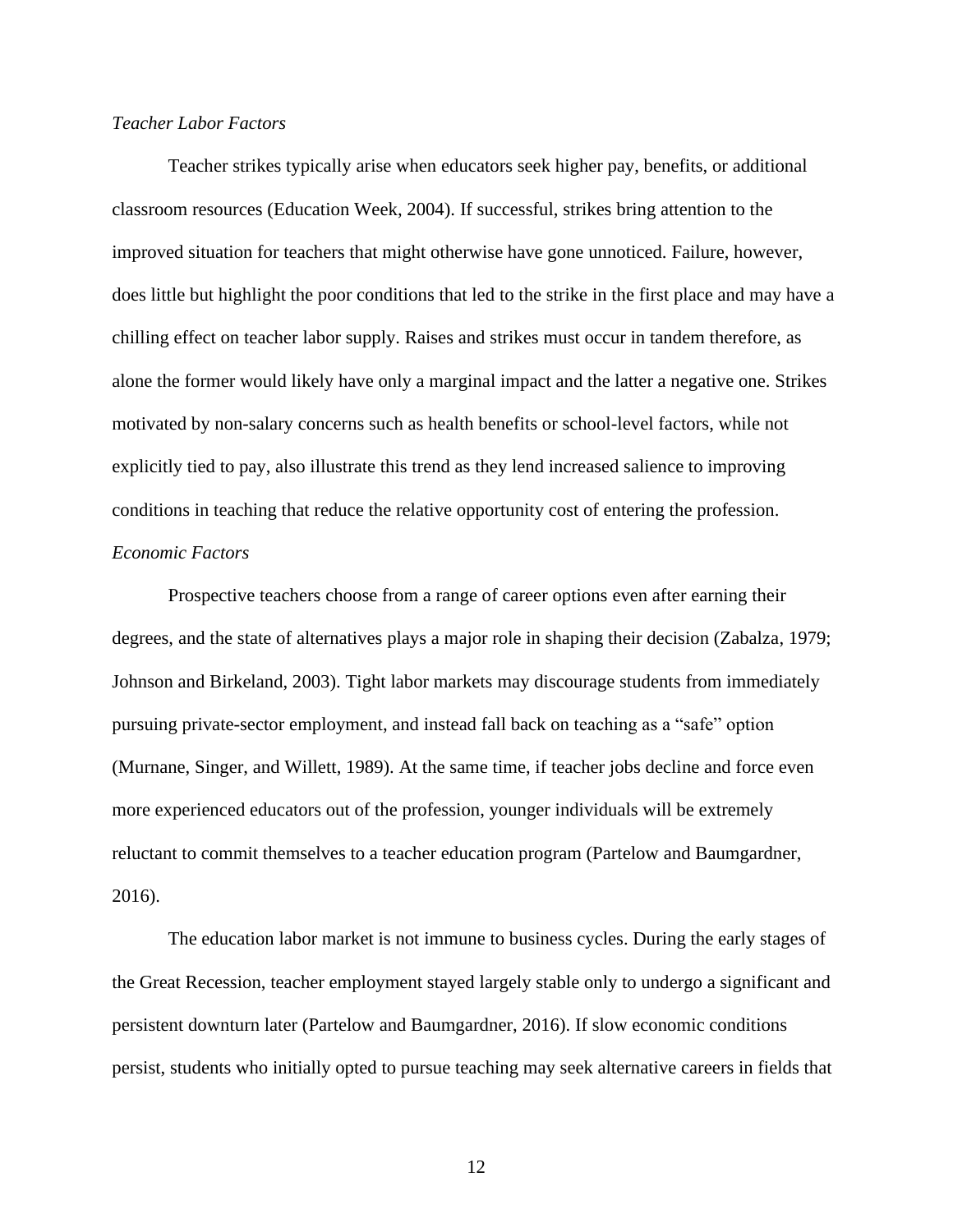have begun to recover, especially those who can demand significantly higher salaries (Murnane and Olsen, 1989). Lagging teacher employment trends relative to the private sector (up to two years) can create a flow into teaching (and teacher education programs) in the early stages of a downturn, and in the opposite direction in later years.

# *School Factors*

Conditions in the classroom represent one of the central factors of consideration for both new and current teachers. Students making their first college major choices have their high school experiences fresh in their mind, and if those memories are of crowded classrooms and underpaid, overworked teachers they will be less likely to view such a career favorably (Johnson and Birkeland, 2003). While within-state variation is difficult to measure, these school-level factors are still useful as a measure of central tendency. Teacher labor markets often do not function on a state level, but due to the lack of available district-level data and the difficulty associated with mapping colleges to school districts I use state-level data for my analysis. Salaries prior to the raises also affect the availability of teacher jobs within the state, as the more lucrative the field is relative to private-sector alternatives the more likely adult professionals will be to take those jobs themselves, tightening the teaching labor market and encouraging young graduates to consider alternative career paths (Murnane and Olsen, 1989, Johnson and Birkeland, 2003).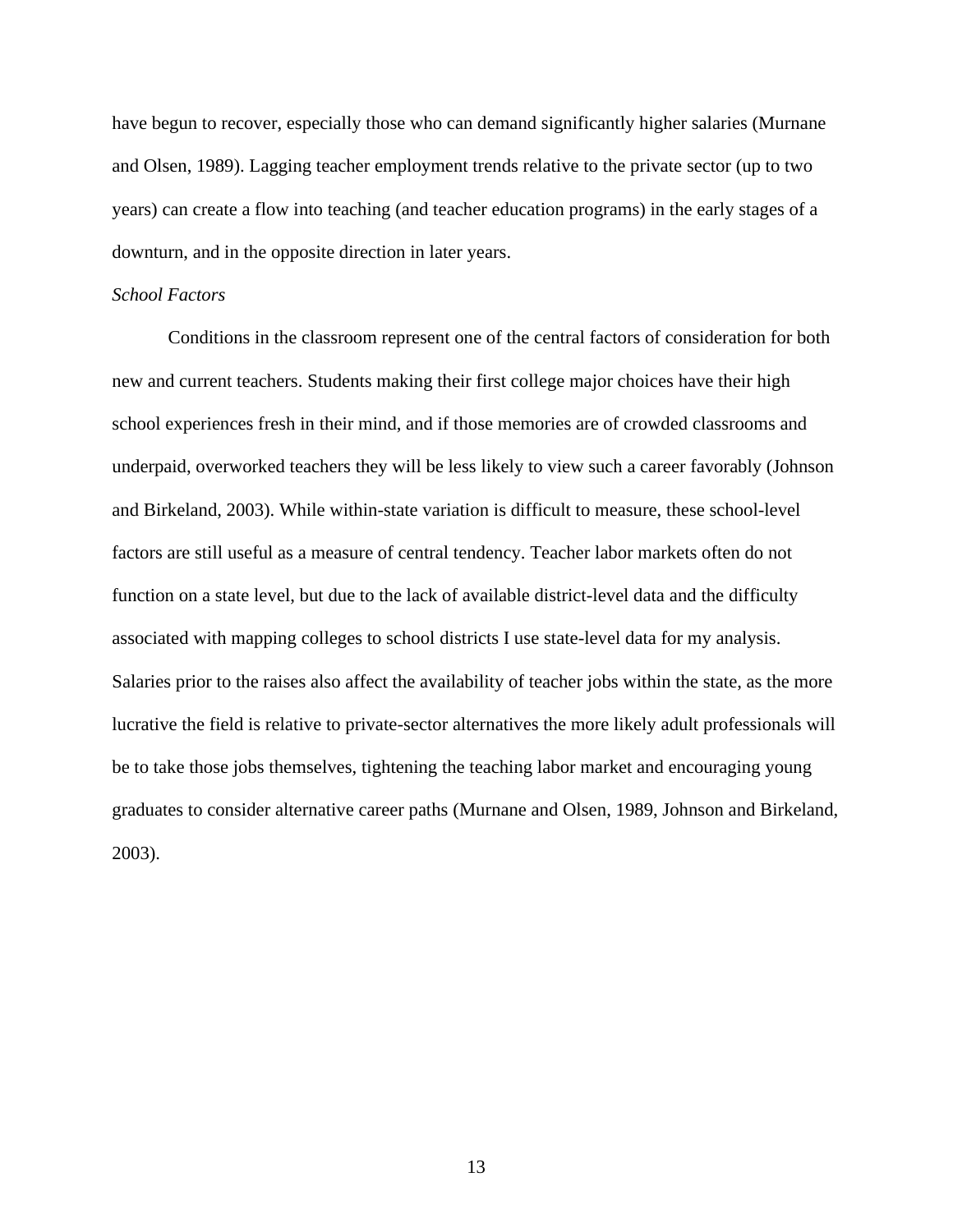# **Data and Methods**

<span id="page-16-0"></span>My empirical analysis uses state-level data from all 50 states and the District of Columbia across a five-year period between 2003 and 2007. I obtained information on teacher education programs from the Department of Education's Annual Title II Reports, which includes data on the number of undergraduate students who graduated from teacher education programs within each state. Laws regarding teacher strikes are complicated, as in many states teachers are legally prohibited from striking. This provision makes measuring teacher strikes somewhat difficult, as state education associations must sometimes employ creative measures to avoid running violating their contracts. By coordinating with administrators to close schools and judiciously using snow days, teachers can carry out a *de facto* strike without doing so from a legal standpoint. Information on teacher strikes comes from the Bureau of Labor Statistics' Work Stoppages Program, which tracked large-scale labor disruptions across the United States for all economic sectors between 1993 and 2019, as well as from a review of post-2000 statewide education strikes conducted by Education Week.

In order to analyze the impact of potential confounding variables within states and schools, I use data from the NCES Schools and Staffing Survey (SASS), the National Education Association's (NEA) Annual Rankings and Estimates Report, and the American Federation of Teachers' (AFT) Survey and Analysis of Teacher Salary Trends. The SASS includes minimum teacher salary information for 2003 and 2007, while the AFT provides the same information for 2004 through 2006, and the NEA's rankings provide state-by-state totals for both student enrollment and teacher employment. The Bureau of Labor Statistics also tracks private-sector unemployment within each state on a monthly basis. I use the measure from May of each year since this captures the time in which students have just graduated high school and begun to look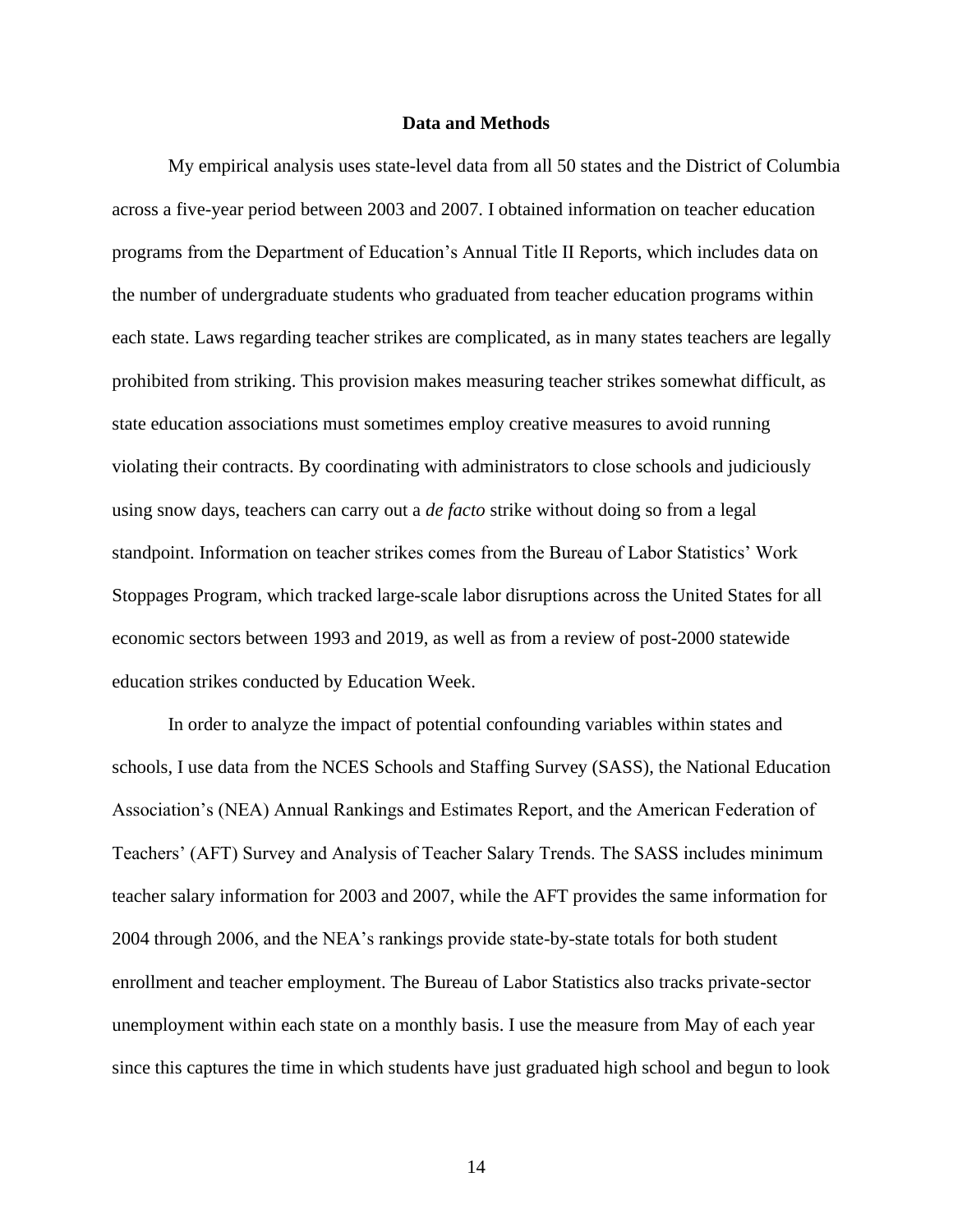towards college major decisions.

To analyze the relationship between teacher raises, labor disruptions, and education program enrollment, I utilize a fixed-effects regression model that includes an indicator for a large-scale strike (measured across the following three-to-six years due to the time gap between enrollment in a program and graduation), as well as an indicator variable measuring whether teachers received a 5% or higher raise within the last four years. A four-year lag was selected to capture the average value for time to degree completion after enrolling in a teacher education program (either immediately following high school graduation or after college admission).

In addition to the main dependent and independent variables, I also control for the share of the school-aged state population, teacher employment levels, and the private sector unemployment rate, as well as the annual base salary for new teachers (all measured four years prior to the dependent variable outcome). The following model analyzes the impact of raises and labor disruptions at the state-year level:

$$
log(completers\_share)_{it} = \beta_0 + (\beta_1 * strike\_3\_6_{it}) + (\beta_2 * raise_{it}) + (\beta_3 * base\_salary\_07_{it}) + (\beta_4 \text{ school\_aged\_share}_{it}) + (\beta_5 * teaches\_per\_10k_{it}) + (\beta_6 * private\_unemployment_{it}) + i_i + t_t + \mu_{it}
$$

Where  $i$  represents the state index,  $t$  represents the year index, and  $\mu$  represents the error term. My dependent variable is the log of the number of students graduating from teacher education program as a share of total graduates within a state, which allows me to compare changes across both states and years. Due to the time it takes for prospective teachers to complete their programs, I measure the number of completers for between three and six years following the strike. Approximately 75% of college graduates earn their degree within six years (NCES, 2019), and the minimum of three years captures more students who made course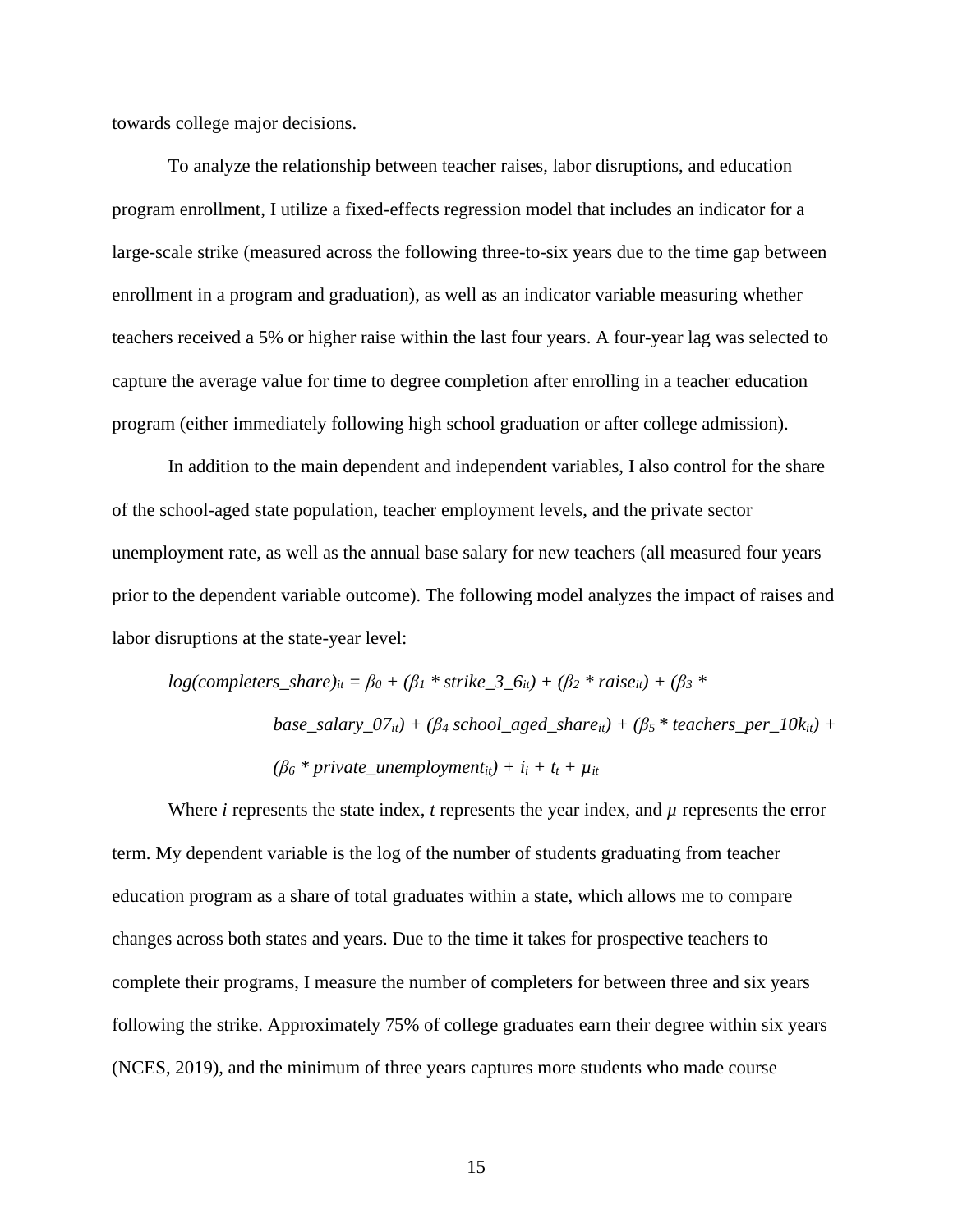decisions after the raises (Seril, 2020). Enrolling in a teacher preparation program is not a onetime decision, as prospective teachers must decide to remain in the program in successive years after declaring their major. Therefore, I also measure economic and school-level conditions across the same period. The sample size for this model is 255 (50 states and the District of Columbia \* 5 years). Table 1 below lays out the definitions for all the variables included in the model:

| <b>Dependent Variable</b>    |                                                                                                                                                                                                                                                           |  |  |  |
|------------------------------|-----------------------------------------------------------------------------------------------------------------------------------------------------------------------------------------------------------------------------------------------------------|--|--|--|
| log(completers_share)        | The log of the number of teacher education                                                                                                                                                                                                                |  |  |  |
|                              | program completers as a share of total college                                                                                                                                                                                                            |  |  |  |
|                              | graduates within a state. This information                                                                                                                                                                                                                |  |  |  |
|                              | came from the Department of Education's                                                                                                                                                                                                                   |  |  |  |
|                              | Annual Title II Reports (2003-2007).                                                                                                                                                                                                                      |  |  |  |
| <b>Independent Variables</b> |                                                                                                                                                                                                                                                           |  |  |  |
| strike_ $3_6$                | Whether a large-scale teacher strike occurred                                                                                                                                                                                                             |  |  |  |
|                              | in the state within the last three-to-six years.                                                                                                                                                                                                          |  |  |  |
|                              | These data came from the BLS Work                                                                                                                                                                                                                         |  |  |  |
|                              | Stoppages Program (1999-2007) and                                                                                                                                                                                                                         |  |  |  |
|                              | Education Week (2000-2018).                                                                                                                                                                                                                               |  |  |  |
| raise                        | Whether teachers within the state received a<br>5% or larger raise within the last four years.<br>These data came from the NCES School and<br>Staffing Survey (2003 & 2007) and the AFT's<br>Survey and Analysis of Teacher Salary<br>Trends (2004-2006). |  |  |  |
| <b>Economic Variables</b>    |                                                                                                                                                                                                                                                           |  |  |  |
| private_unemployment         | The private-sector unemployment rate within                                                                                                                                                                                                               |  |  |  |
|                              | the state, measured in May four years prior.                                                                                                                                                                                                              |  |  |  |
|                              | These data came from the BLS Local Area                                                                                                                                                                                                                   |  |  |  |
|                              | Unemployment Statistics (2003-2007).                                                                                                                                                                                                                      |  |  |  |
| $log\_teaches\_per\_10k$     | The log of the number of teachers per 10,000                                                                                                                                                                                                              |  |  |  |
|                              | residents within the state four years prior.                                                                                                                                                                                                              |  |  |  |
|                              | These data came from the NEA's Rankings                                                                                                                                                                                                                   |  |  |  |
|                              | and Estimates Reports (2003-2007).                                                                                                                                                                                                                        |  |  |  |
| <b>School Variables</b>      |                                                                                                                                                                                                                                                           |  |  |  |
| log_school_aged_share        | The log of the school-aged population $(5-17)$                                                                                                                                                                                                            |  |  |  |

**Table 1: Variable Definitions**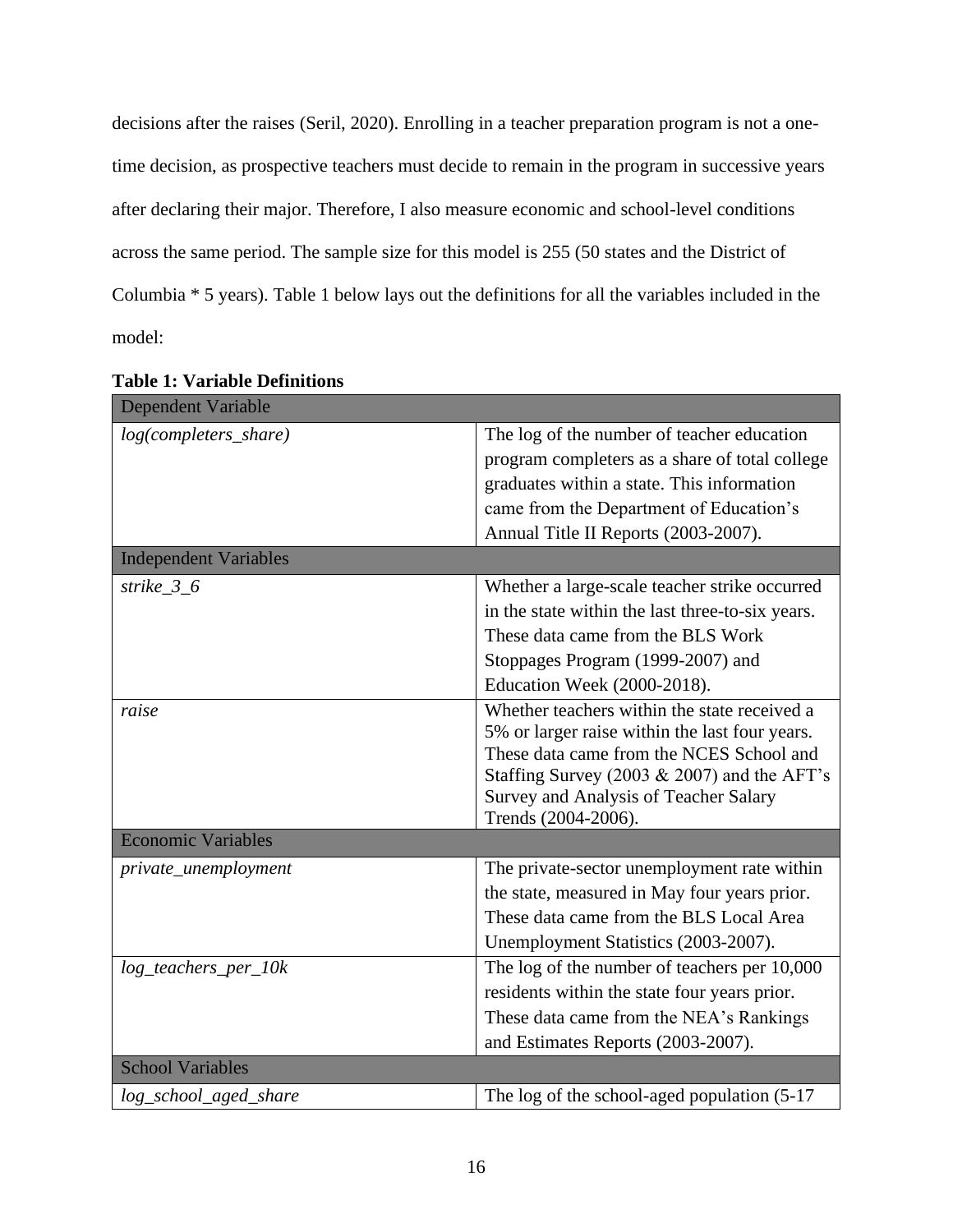|                | years old) as a share of the overall state<br>population four years prior. These data came<br>from the NCES Digest of Education Statistics<br>$(2003 - 2007)$ .                                                                                                                                                         |
|----------------|-------------------------------------------------------------------------------------------------------------------------------------------------------------------------------------------------------------------------------------------------------------------------------------------------------------------------|
| base_salary_07 | The annual base salary for a teacher with a<br>bachelor's degree and zero years' experience<br>within the state (measured in 2007 dollars)<br>four years prior. These data came from the<br>NCES School and Staffing Survey (2003 &<br>2007) and the AFT's Survey and Analysis of<br>Teacher Salary Trends (2004-2006). |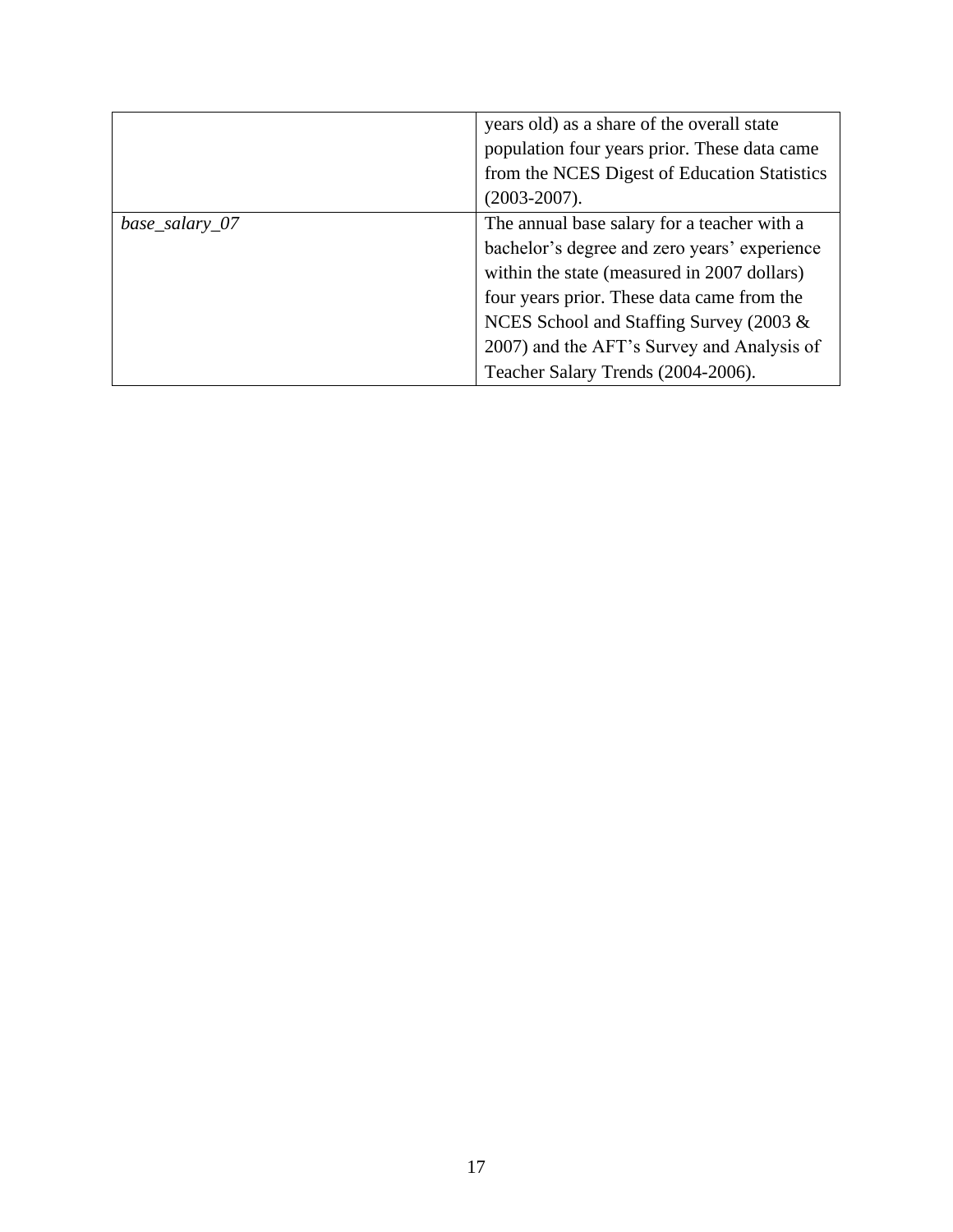#### **Descriptive Statistics**

<span id="page-20-0"></span>Table 2 below provides some basic descriptive statistics for the key dependent and independent variables, as well as for the economic and school-level control factors. Over the five years considered in this study, the weighted annual share of teacher education program completers among total graduates in a state was 13%. This value, however, varied widely between states from a low of 0% (Idaho in 2003 and Montana in 2005) to a high of 44.75% (Alabama in 2006). Montana and Idaho's results in other years ranged from 12.2% to 15.87% and 11.05% to 18.17%, respectively, and Alabama's result was approximately double the result in both the prior and subsequent year. To account for these outliers, I eliminated any value where the share of completers deviated by more than one standard deviation from the mean value for the state. Statewide teachers strikes are relatively rare, but including large-scale local strikes and the after-effects of the numerous strikes between 1999 and 2001 captures a larger range of impacts.

Average unemployment within states largely aligned with national trends, dropping slowly throughout the early 2000's before spiking dramatically at the end of the decade as the Great Recession swept across the country. Beginning teacher salaries saw a muted but similar trend as they rose annually at a steady pace until the 2006-2007 school year, where they stagnated or even fell in many states. There was little uniformity across regions with regards to per capita teacher population, with states in the East, West, and South appearing at both the upper (Vermont, Wyoming, and Texas) and lower (Delaware, Oregon, and Arizona) ends of the spectrum. This trend did not hold for student enrollment, however, with western states including Alaska, Utah, and Texas consistently ranking at the top while eastern states such as Delaware, Pennsylvania, and New York found themselves on the low end.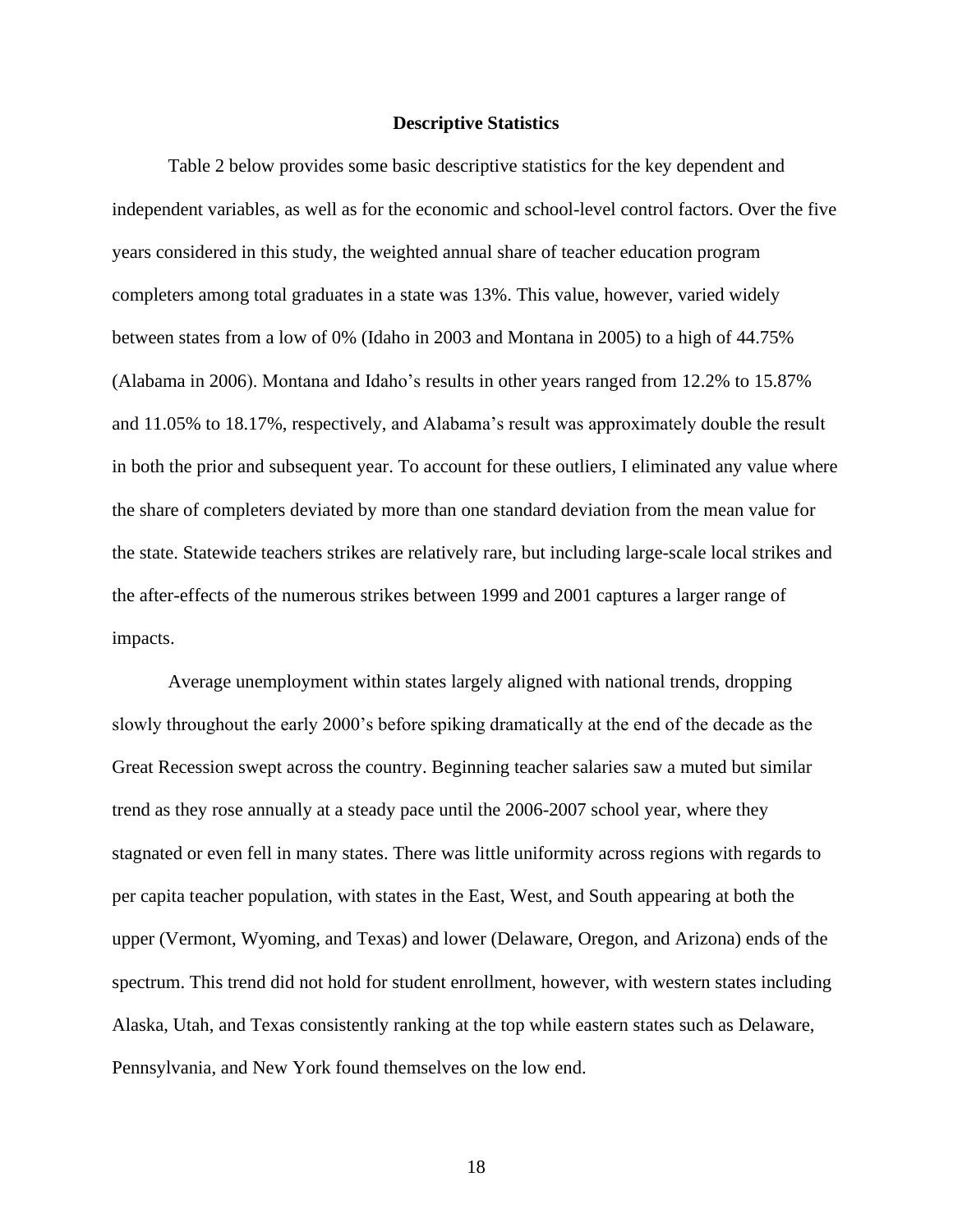The correlation coefficient between the share of teacher education program completers and the indicator for a statewide strike within the last three to six years is  $0.0247$  (n = 255). On the surface, this appears to signal that teacher strikes have only a weak relationship to subsequent career decisions. However, the presence of a number of potential mitigating factors, including classroom conditions, prior salary levels, and broader economic trends, may be influencing this correlation. As a result, further study is necessary to determine what (if any) impact labor disruptions have on a state's supply of teachers over time.

| Variable                                                                                                          | Mean   | Min      | Max          | <b>SD</b> |
|-------------------------------------------------------------------------------------------------------------------|--------|----------|--------------|-----------|
| Logged share of teacher education<br>program completers among total<br>graduates within a state                   | 2.32   | 1.03     | 3.16         | 0.32      |
| Overall share of teacher<br>education program completers<br>among total graduates                                 | 10.64  | 2.79     | 23.66        | 3.14      |
| Whether a statewide teacher's strike<br>occurred within the last three-to-six<br>years                            | 0.09   | $\theta$ | $\mathbf{1}$ | 0.29      |
| Whether teachers received a 5% or<br>higher raise within the last four<br>years                                   | 0.30   | $\theta$ | $\mathbf{1}$ | 0.46      |
| <b>Economic Factors</b><br>Statewide minimum teacher salary<br>four years earlier (In thousands,<br>2007 dollars) | 33.99  | 24.45    | 45.79        | 4.39      |
| Percent unemployed within the state<br>four years earlier (Measured in May)                                       | 4.75   | 2.5      | 7.6          | 1.10      |
| <b>School-Level Factors</b>                                                                                       |        |          |              |           |
| Number of teachers employed per<br>10,000 people within the state four<br>years earlier                           | 110.98 | 5.34     | 849.35       | 50.50     |
| Share of state population eligible for<br>K-12 education four years earlier                                       | 17.70  | 13.19    | 21.82        | 1.28      |

 $N = 255$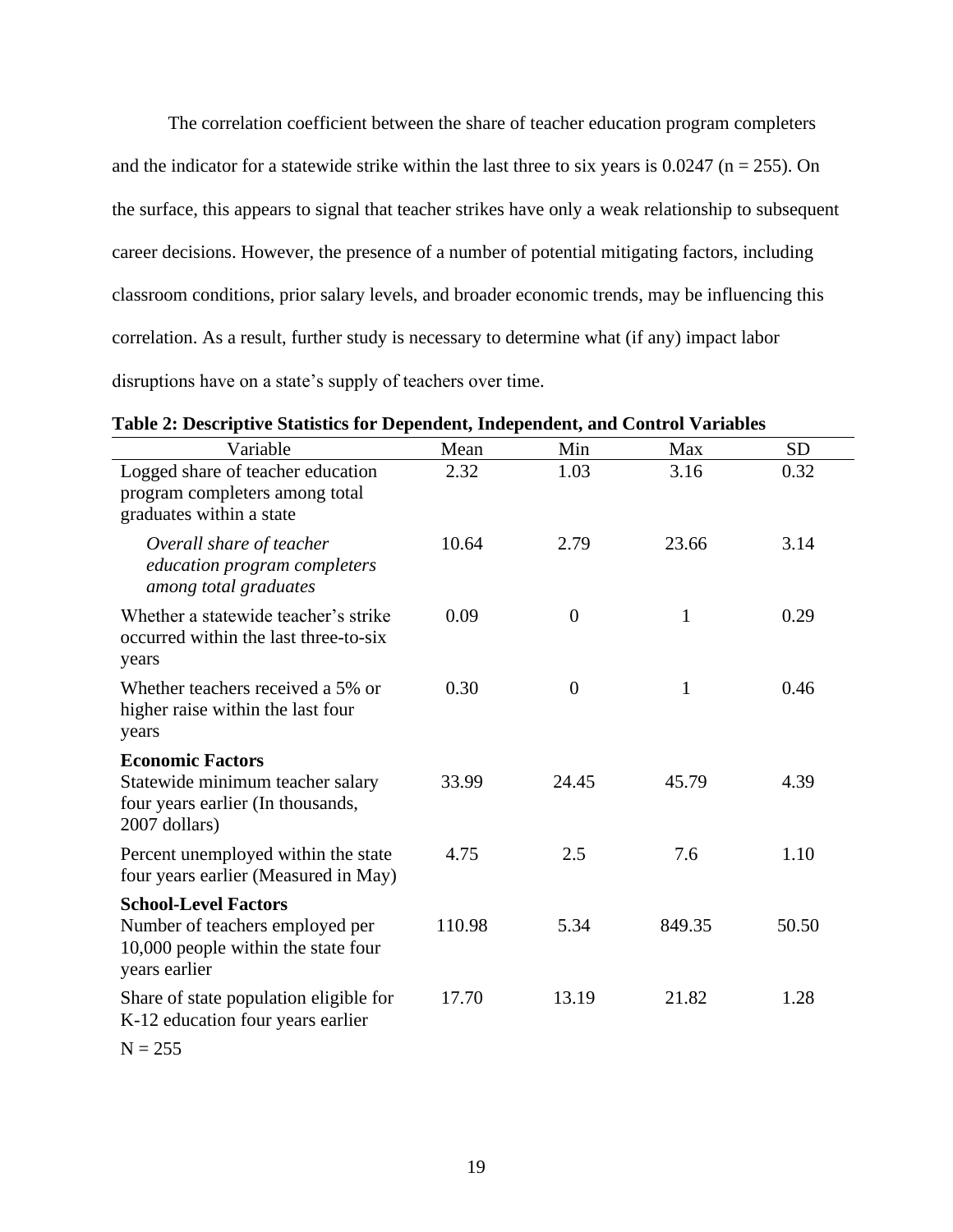#### **Results**

<span id="page-22-0"></span>My regression results are summarized in Table 3 below. In order to effectively analyze the impact of salary increases on teacher labor supply alongside that of labor disruptions, I included an indicator variable that triggers when the year-to-year increase in base salary (the average minimum teacher salary for a given state and year for a teacher with a bachelor's degree and zero years of experience) is greater than 5%. I observe such large increases at least once for 48 out of 51 states in the sample (Indiana, Maine, and Utah the only exceptions). Of these states, half of them increased teacher salaries more than once between 2003 and 2007. The 5% threshold was chosen because the annual inflation rate in the United States was no higher than 4% during the years considered for this study (from a minimum of 1.88% in 2003 to a maximum of 4.08% in 2007, with a mean value of 3.04%). Including only raises that exceed the inflation rate by a substantial amount allows me to be reasonably confident that I have captured meaningful salary increases rather than simple cost-of-living adjustments. Robustness checks were performed by raising and lowering the threshold by one percentage point, reducing the risk of an arbitrary threshold biasing the results in either direction.

Column 1 directly compares the effects of base salary on the share of college graduates earning education degrees four years later, without accounting for state- or year-level fixed effects. However, because graduates typically remain in their home states, changes in these variables in one state may not have substantial effects even in neighboring states. As a result, column 2 includes fixed effects for all 50 states and the District of Columbia to account for individual circumstances surrounding teacher labor supply, unemployment, and classroom conditions. This specification also incorporates time fixed effects to capture larger inter-state trends over time, which helps isolate the impact of national developments such as the Great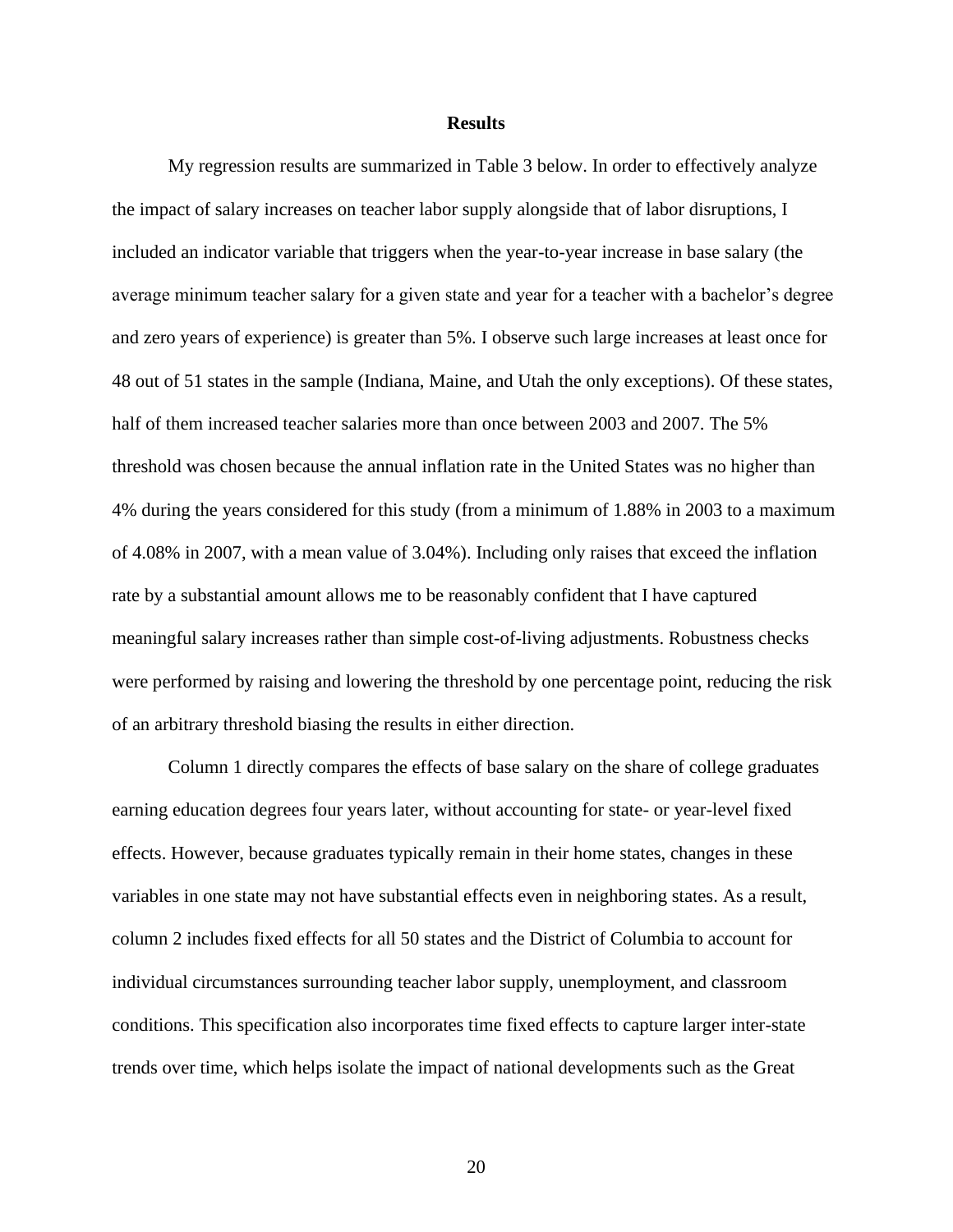Recession.

Columns 3 and 4 similarly examine the impact of a single independent variable of interest on teacher labor supply. Model 3 examines the impact of a 5% or higher increase in teacher base salary (with corresponding increases in salary for teachers at higher experience and education levels) four years earlier alongside the controls and fixed effects from the previous specification. Model 4 considers the long-term effects of a teacher strike within a state. The final two specifications consider multiple independent variables simultaneously to assess the relative impacts of each on labor market outcomes. Column 5 includes both raises and strikes, and column 6 considers base salary alongside the strike variable.

|                                                                             | (1)                     | (2)                      | (3)                     | (4)                     | (5)                     | (6)                       |
|-----------------------------------------------------------------------------|-------------------------|--------------------------|-------------------------|-------------------------|-------------------------|---------------------------|
|                                                                             | <b>Base Salary</b>      | <b>Base Salary</b>       | Raise and               | Strike and              | Strike, Raise,          | Strike, Base              |
|                                                                             |                         | and Fixed                | <b>Fixed Effects</b>    | <b>Fixed Effects</b>    | and Fixed               | Salary, and               |
|                                                                             |                         | Effects                  |                         |                         | Effects                 | <b>Fixed Effects</b>      |
| Base teacher salary in the<br>state 4 years earlier (2007<br>dollars)       | $-0.00590$<br>(0.00410) | $0.0120***$<br>(0.00346) |                         |                         |                         | $0.01131***$<br>(0.00349) |
| 5% or higher increase in<br>base salary within the last 4<br>years          |                         |                          | 0.0199<br>(0.0159)      |                         | 0.0205<br>(0.0158)      |                           |
| Large-scale strike within<br>the last 3-6 years                             |                         |                          |                         | $0.0559*$<br>(0.0316)   | $0.0568*$<br>(0.0316)   | 0.04174<br>(0.03119)      |
| Unemployment rate in the<br>state 4 years earlier                           | $-0.0185$<br>(0.0165)   | $-0.0224*$<br>(0.0118)   | $-0.0260**$<br>(0.0121) | $-0.0240**$<br>(0.0120) | $-0.0247**$<br>(0.0120) | $-0.02152*$<br>(0.01176)  |
| Teachers per 10,000<br>residents in the state 4<br>years earlier            | 0.00003<br>(0.0002)     | $-0.00002$<br>(0.0001)   | 0.000002<br>(0.0001)    | 0.000003<br>(0.0001)    | 0.000004<br>(0.0001)    | $-0.000019$<br>(0.0001)   |
| Share of state population<br>eligible for K-12 education<br>4 years earlier | $0.112***$<br>(0.0140)  | $0.0772***$<br>(0.0225)  | $0.0824***$<br>(0.0230) | $0.0842***$<br>(0.0229) | $0.0840***$<br>(0.0229) | $0.07869***$<br>(0.0225)  |
| <b>State Fixed Effects</b>                                                  |                         | X                        | X                       | X                       | X                       | X                         |
| Constant                                                                    | $0.616**$<br>(0.287)    | 0.562<br>(0.423)         | $0.883**$<br>(0.424)    | $0.845**$<br>(0.423)    | $0.851**$<br>(0.422)    | 0.556<br>(0.423)          |
| <b>Observations</b>                                                         | 255                     | 255                      | 255                     | 255                     | 255                     | 255                       |
| R-squared                                                                   | 0.213                   | 0.958                    | 0.955                   | 0.956                   | 0.956                   | 0.958                     |

### **Table 3: Regression Results**

Standard errors in parentheses \*\*\* p<0.01, \*\* p<0.05, \* p<0.1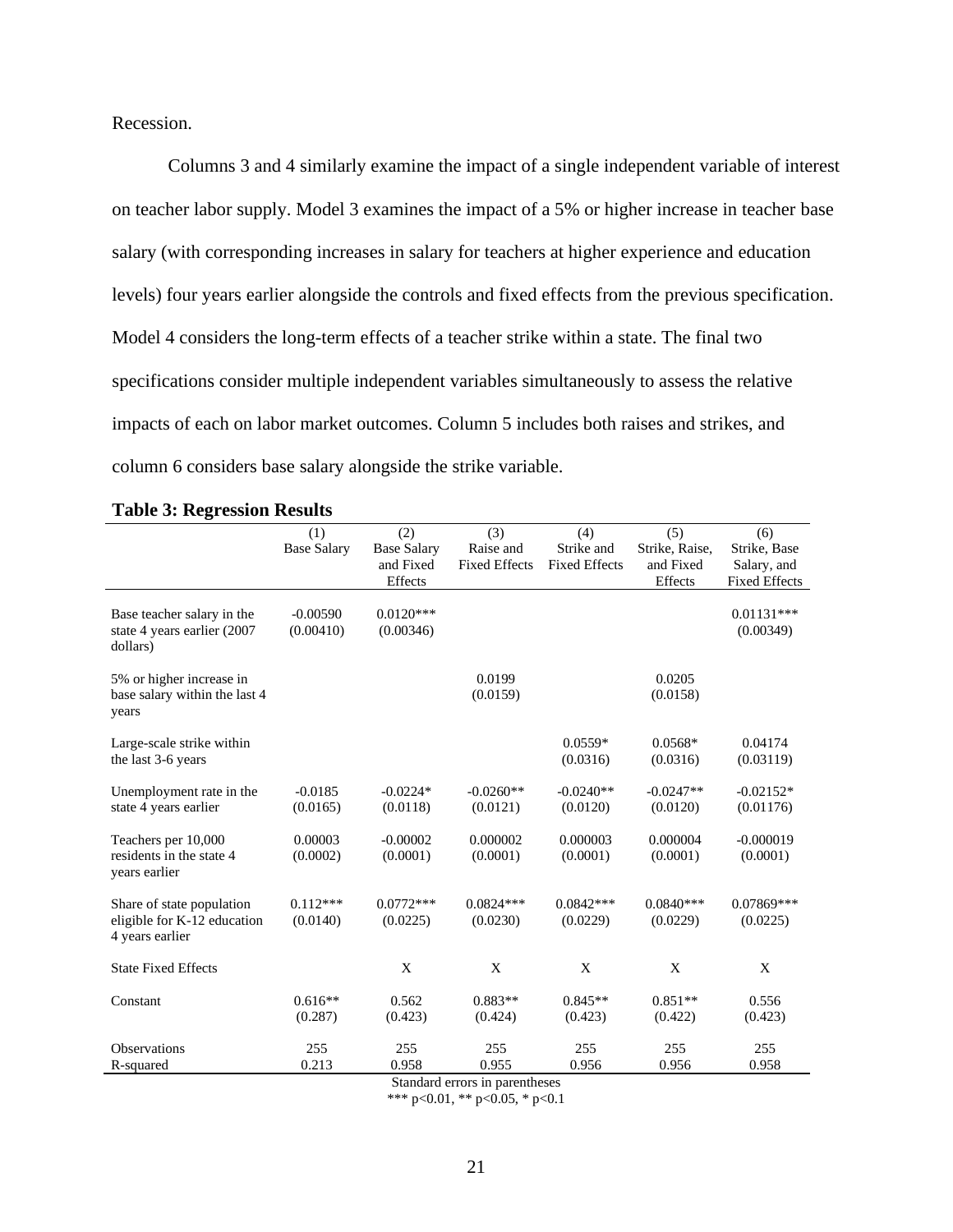# *Specification Results*

I hypothesized that large-scale teacher strikes within a state would lead to an increase in the share of college graduates earning education degrees three-to-six years later. The results in Table 3 provide mixed support for this hypothesis, as well as some intriguing results for other variables. In specifications 4 and 5, the coefficient for teacher strikes was significant at the 90% level, suggesting that labor disruptions do have a statistically meaningful effect on the share of college graduates earning education degrees. The results of the regression indicate that a largescale teacher strike within the last three-to-six years is associated with an increase of about 5.6 percentage points in the share of college graduates earning an education degree.

Despite the statistically significant impact of strikes on teacher labor supply, the coefficient for raises (defined here as an increase in average base salary of 5% or more compared to the previous year's salary, measured in 2007 dollars) was not significant either in isolation or when considered alongside strikes. The robustness checks did not meaningfully alter the magnitude or the significance. Taken together, these results suggest that salary raises do not meaningfully affect potential teachers' career decisions, at least at the 5% threshold. While this result is somewhat surprising given the importance of salary in those decisions revealed in the literature, it also highlights the potential importance of salience in salary increases. Salary increases may have a significant impact on the decision-making of those who are aware of them, but if raises fail to attract public attention their effectiveness will be greatly reduced.

While the change in base salary does not appear to play a role in determining labor supply, average base salary itself does appear to have a meaningful effect. When state and year fixed effects were included in the model, a \$1,000 increase in salary for a beginning teacher with a bachelor's degree is associated with a 1.2-percentage-point increase in the share of college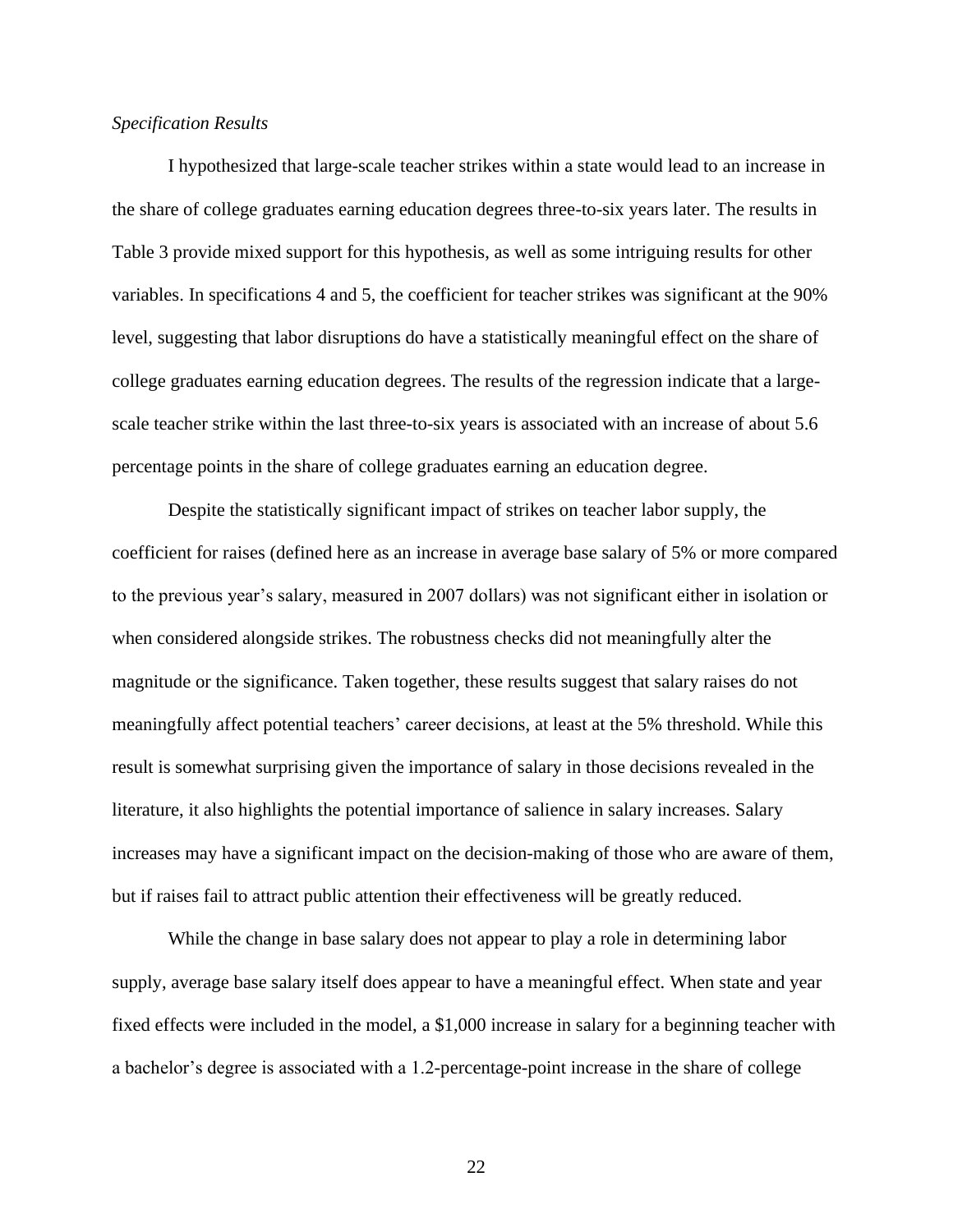graduates earning education degrees four years later. With an overall mean base salary of \$34,000, a \$1,000 increase would represent a 2.9% raise (in 2007 dollars). The magnitude of the impact decreased slightly when considered alongside large-scale strikes, but remained significant at the 99% level. This result indicates that while raises may not play a substantial role, states with higher salaries may have more success in recruiting teachers.

The coefficient for unemployment was only marginally significant in specifications that include base salary, but became statistically significant at the 95% level once strikes and raises were considered. The results of this regression indicate that a one percentage point increase in a state's unemployment rate is associated with a 2 to 3 percentage point increase in the share of college graduates completing teacher education programs four years later. The magnitude and direction of the effects of unemployment are in largely line with prior research into students' employment decisions, which generally suggest that a lack of viable private-sector alternatives prompts more individuals to enter the teaching field.

The coefficient for the share of the state population eligible for K-12 enrollment was statistically significant across all specifications. A one percentage point increase in the schoolaged share of the population, likely indicating larger class sizes and a greater strain on school resources, is associated with a nearly eight percentage point increase in the share of education graduates four years later. A positive value for this coefficient is surprising given the hypothesized impact of larger K-12 student populations in driving graduates away from the profession. However, the possibility exists that individual districts and states may respond to increased demand on the education system by incentivizing entry into the teaching profession, thus leading the two variables to increase in tandem.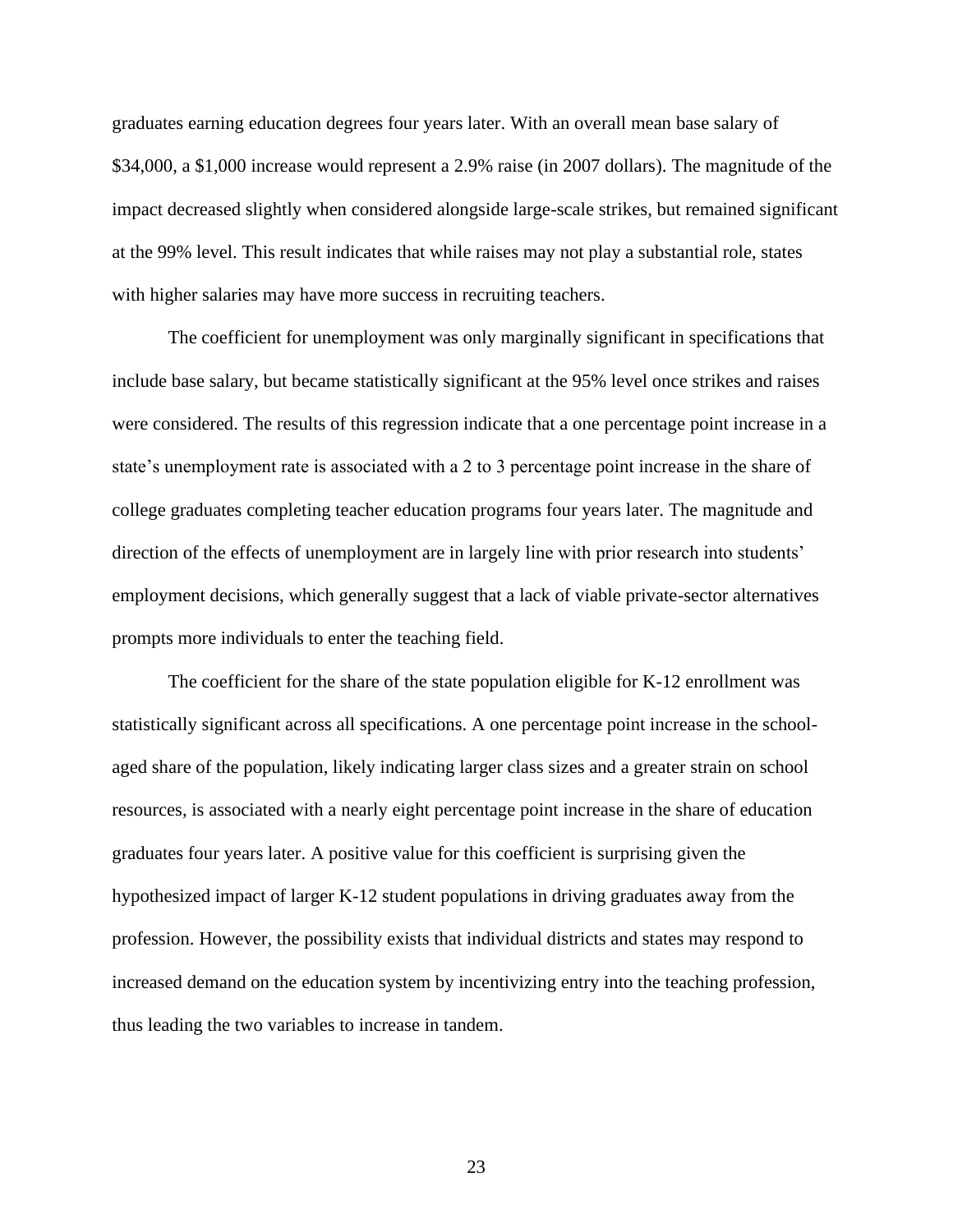## **Discussion**

<span id="page-26-0"></span>Teacher salary increases, in addition to representing a vitally important issue for teachers themselves, have also been used as a policy tool to alleviate labor shortages and improve education quality within states (Kini, 2017). The degree to which raises accomplish this goal depends on a number of factors, including the salience of the raises themselves and the degree to which earnings affect prospective teachers' career decisions. Elements that influence the salience of raises, therefore, play a significant role in determining the outcome of measures aimed at increasing teacher labor supply. My research extends the current body of research into teacher labor supply by identifying and exploring the role of strikes in increasing the number of subsequent teacher education program graduates, which could in turn be a function of how strikes boost the salience of pay increases for teachers.

The results of my regressions indicate that teacher salaries themselves correlate with recent graduates' decision to enter teaching. Previous research into the importance of salary (Ballou and Podgursky. 1997; Johnson and Birkeland, 2003) found mixed results for the overall importance of salary but did cite it as one of several factors affecting teachers' decision-making. Far more important in the literature were relative salary and career opportunities (Johnson and Birkeland, 2003; Zabalza, 1979; Murnane and Olsen, 1989; Murnane and Olsen, 1990; Chevaliar et al. 2007), a finding that was also reflected in the outcomes identified here. The statewide private-sector unemployment rate four years prior to graduation (when prospective teachers are formulating their career plans) correlated strongly with the proportion of college graduates earning education degrees, indicating that a lack of viable career alternatives does play a role in pushing young adults to pursue teaching.

In addition to impacts explored previously in the literature, my regression also identified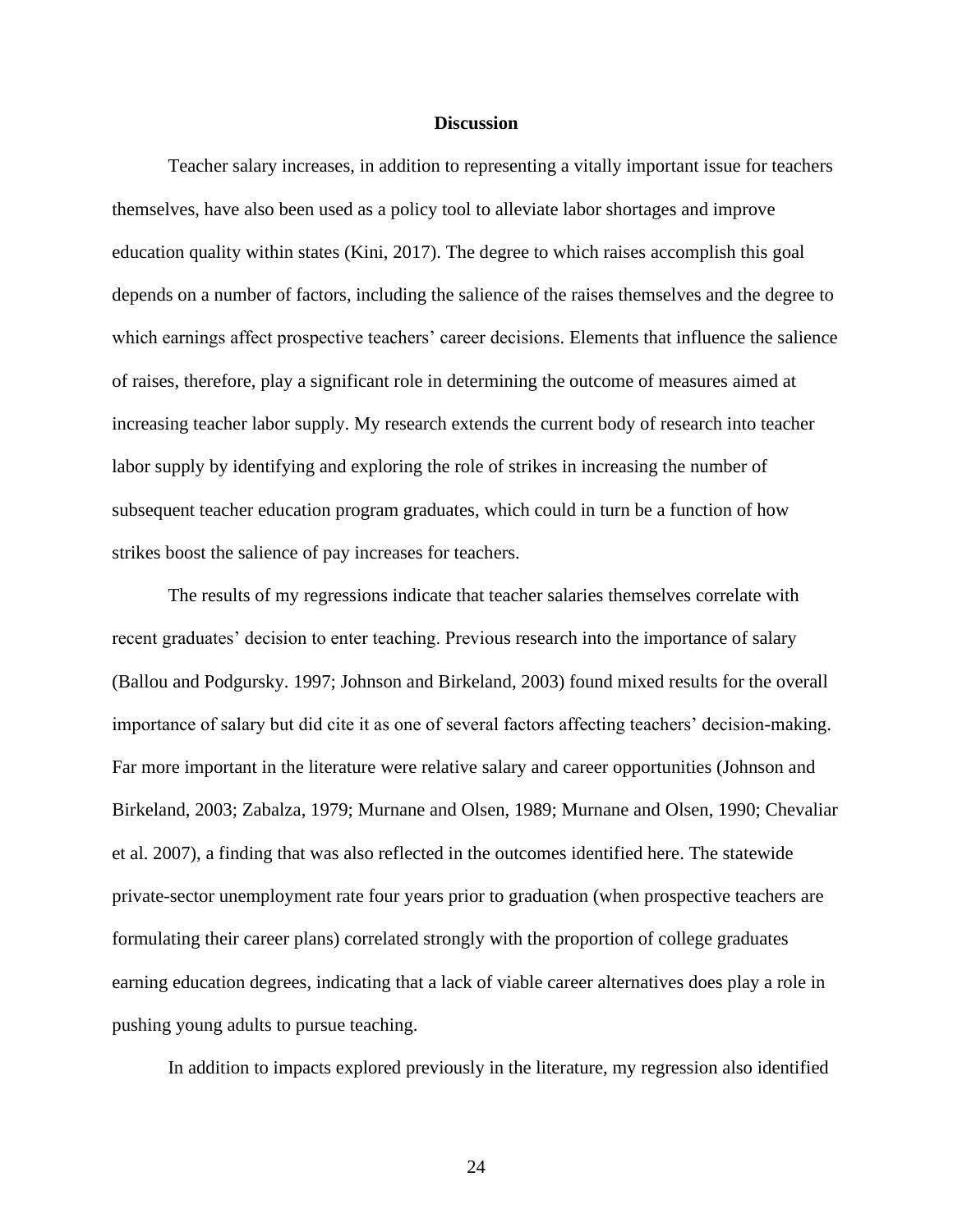an important correlation between large-scale teacher strikes and labor supply that has not previously received widespread attention from researchers. While the model did not identify a significant relationship between meaningful raises (larger than 5%) and the share of college graduates earning education degrees, the proportion of degree earners was significantly associated with a large-scale strike within the last three-to-six years. This finding raises important implications for the potential impact of salary increases, as it suggests that conditions leading to a strike (low political power for teachers, unacceptably poor working conditions, or persistent state budget shortfalls leading to a lack of funding), may have played a role in depressing pre-strike teacher labor supply. At that point, a successful strike would necessarily lead to a larger subsequent increase in graduates earning education degrees. A second potential explanation is that a strike plays a role in boosting the salience of subsequent policy measures intended to address it, measures that might not have received extensive public attention had they been passed under more typical circumstances. Events that highlight improved conditions within teaching (such as a successful strike) may in turn make it more likely that high school and college students will respond by pursuing it as a career.

The policy implications of this finding for teacher labor supply may initially appear discouraging in light of the findings surrounding raises. However, the significant role strikes appear to play suggests the salience of compensation may be an important factor and provides policymakers with an option to broaden the impact of salary-based responses to labor shortages. In short, if people are unaware that a policy change has taken place then they will not change their behavior in response, but when highly salient events call attention to the change the impact will necessarily be larger. Of course, state legislators cannot control teacher strikes—if they could, 2018 would have unfolded quite differently in Oklahoma, West Virginia, and Kentucky—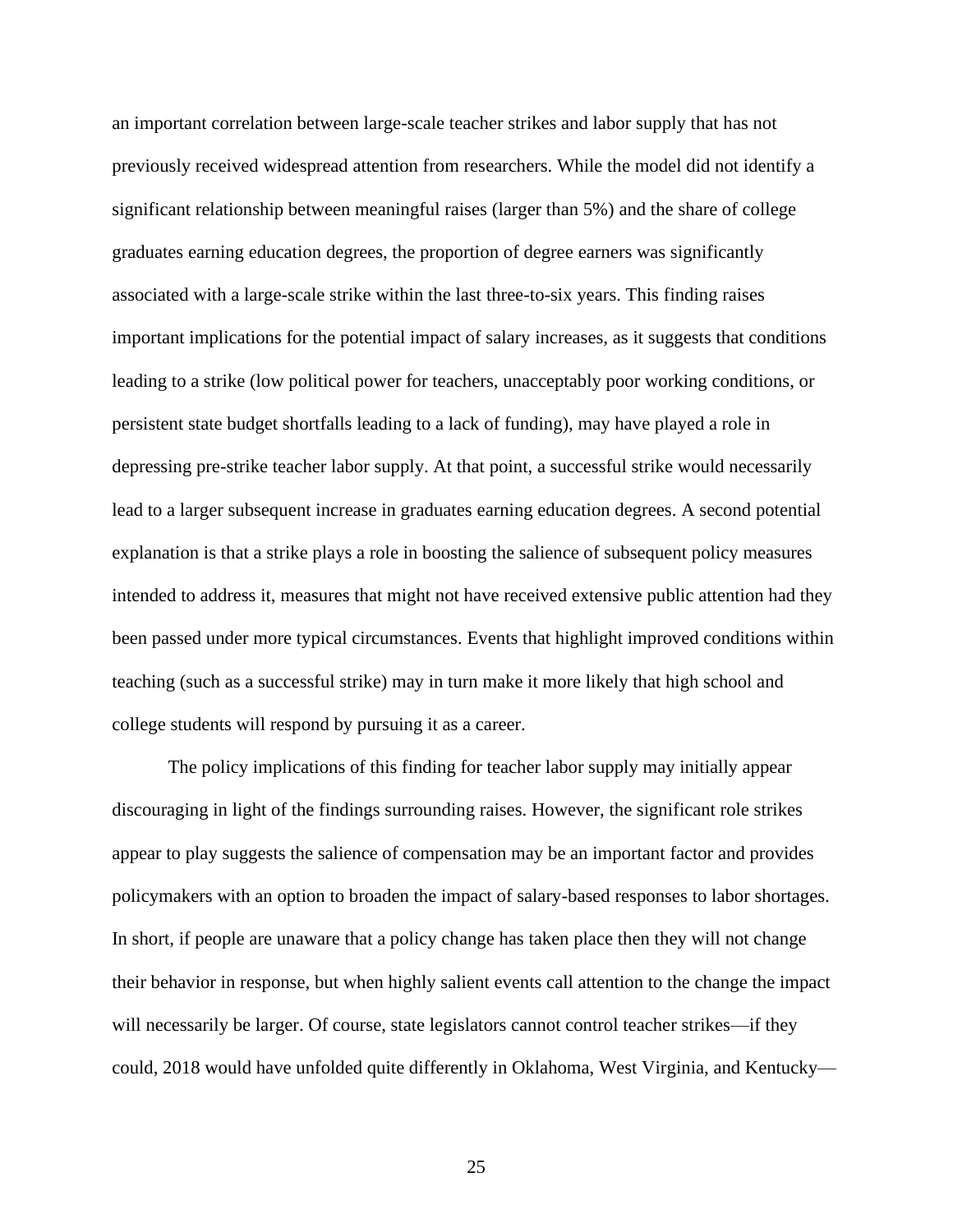but they can to some degree control the level of attention measures that improve working conditions for teachers receive. Drawing public attention to legislative action on teacher pay through advertising in schools, social media, and direct messaging to constituents will raise the salience of these actions, and in the process improve the labor market impacts of teacher raises. For states and districts facing persistent teacher shortages, any tool that could help them close the employment gap represents an important potential lifeline.

Although my analysis controls for broader economic trends and observable conditions in the average classroom, data availability and the broad nature of state-level data still create potential biases. Lack of specific data on outcomes within individual districts or local areas made it difficult to isolate the impact of a large-scale strike on the K-12 students directly affected by it. Comparing strikes in one of these localities to education degree completion rates at local colleges in subsequent years could allow for a more precise estimate of the strike's long-term impact. Events in the intervening years between the end of my dataset and the present day represent another limitation. Major economic developments (the Great Recession and the pandemic-related downturn), the wave of teacher labor actions in 2018, and political realignment in the wake of the 2016 and 2020 elections may have altered the magnitude and direction of some of the observed effects. Finally, the data on education degree earners was not delineated by race/ethnicity, gender, or income status. Obtaining specific data that measures outcomes for each of these subgroups could yield additional insights.

Further research intended to address these limitations would provide more clarity as to the specific impacts of teacher strikes on labor market outcomes. By measuring a large-scale strike's impact on the students who are directly affected (by having their schools closed), rather than those who were simply more likely to hear about it (those outside the affected district or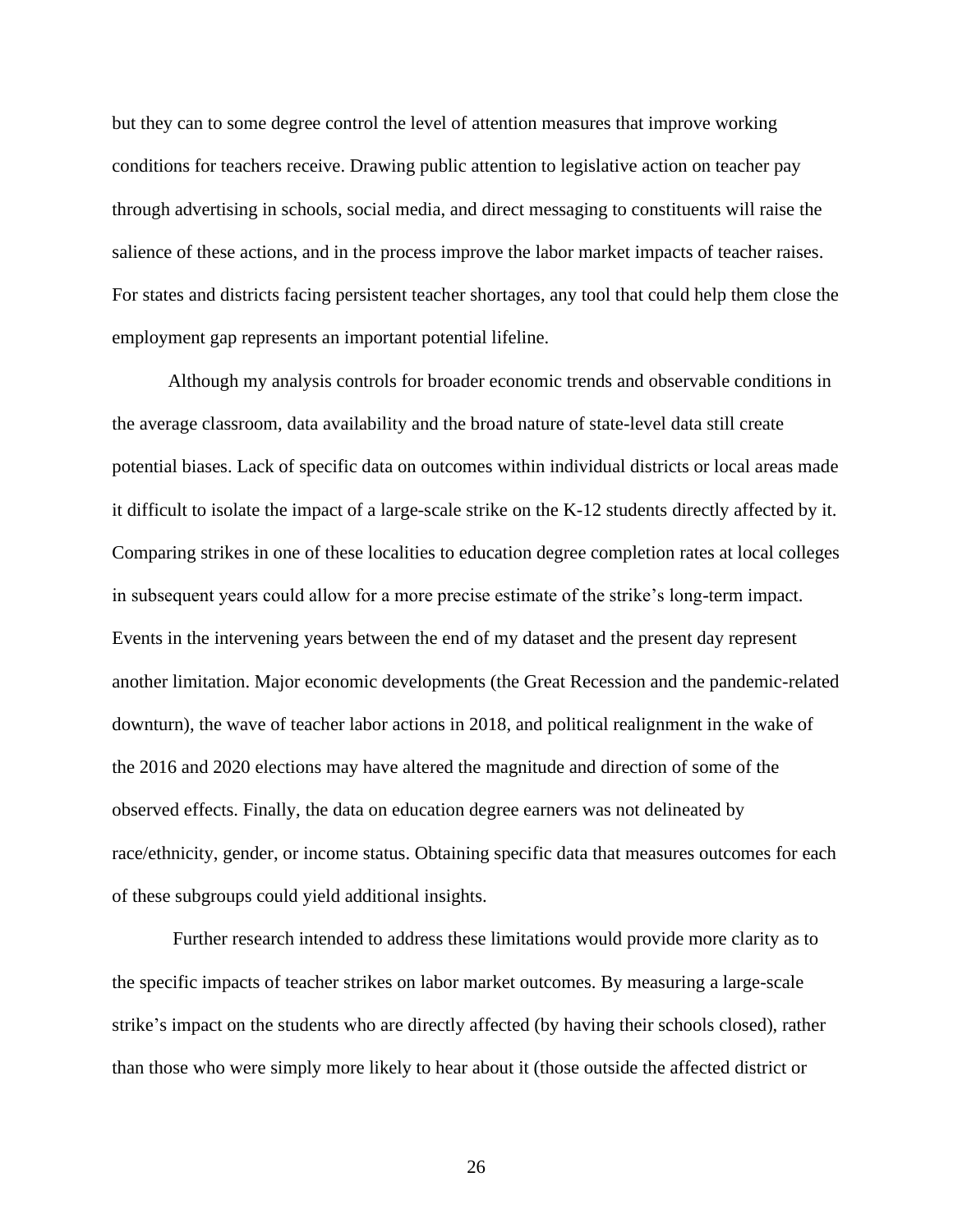districts who would interact with media coverage of the strike without having their own school schedule disrupted), individual district or local area comparisons would draw a direct line between the two and allow for a more precise estimate. The wave of teacher strikes in 2018 offers future researchers a rich trove of data in the coming years, and connecting these largely successful strikes to subsequent college completion rates for education students could both shed additional light on the role of strikes in boosting saliency and identify whether those impacts have shifted in the intervening years.

Finally, a more detailed analysis of strikes' impact on specific subgroups could result in a more refined picture of the factors affecting teachers' labor market outcomes. Examining demographic data on college completers would reveal whether specific populations (such as women, racial minorities, or low-income students) see larger or smaller impacts from strikes when making career decisions. Additionally, breaking completion rates down by programs of study among students earning multiple degrees (for example, comparing students from mathematics backgrounds to those more focused on the humanities) could further illuminate the relationship between relative career options and the decision to enter teaching. Individuals with opportunities in more lucrative fields may respond differently to strikes due to different relative salary structures, meaning that policymakers would likely have to enact more substantial reforms with higher saliency to attract them.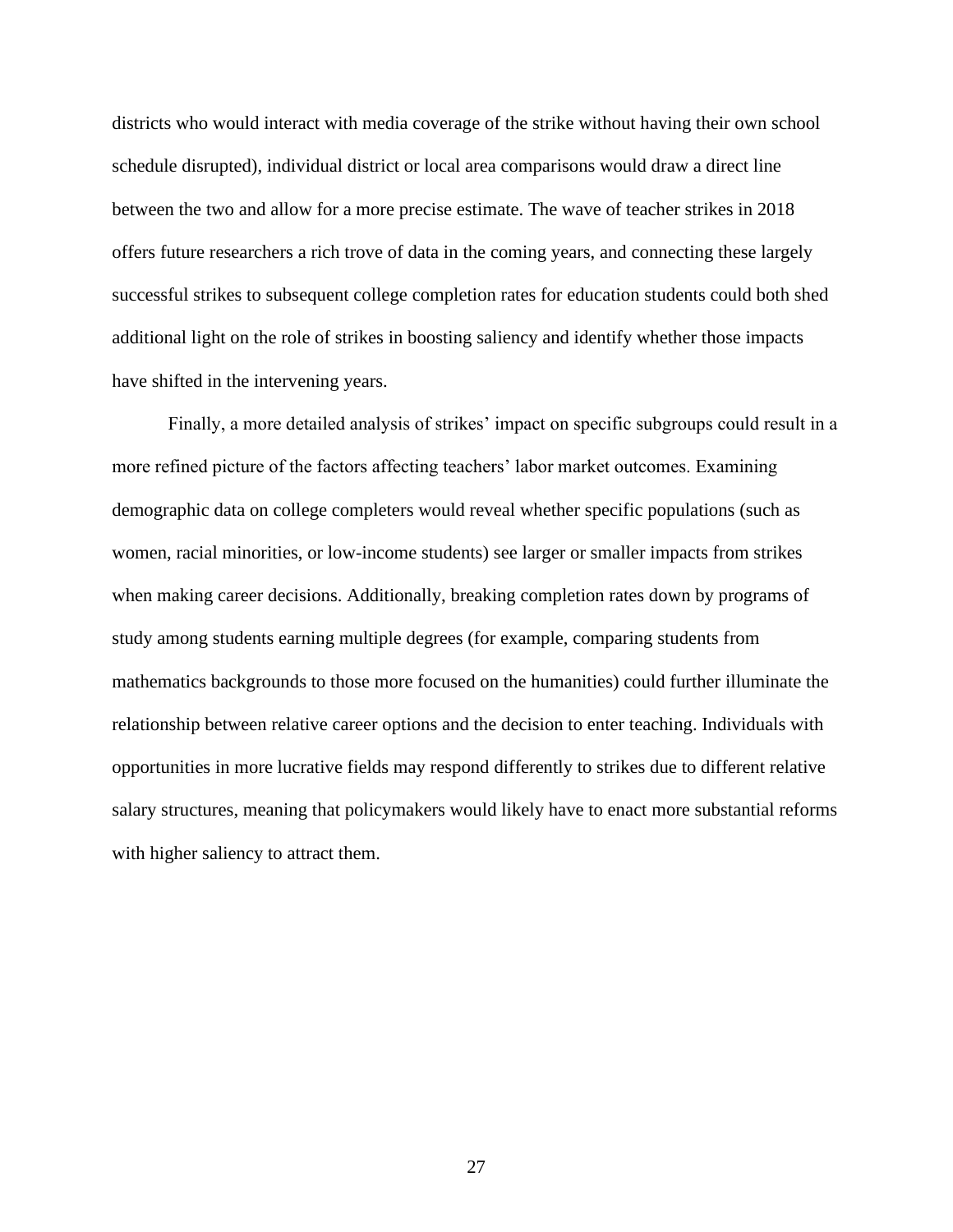### **References**

- <span id="page-30-0"></span>Bacolod, M. P. (2007). Do alternative opportunities matter? The role of female labor markets in the decline of teacher quality. *Review of Economics and Statistics*, *89*(4), 737–751. <https://doi.org/10.1162/rest.89.4.737>
- Brewer, D. J., Ballou, D., & Podgursky, M. (1998). Teacher pay and teacher quality. *Industrial and Labor Relations Review*, *51*(2), 332.<https://doi.org/10.2307/2525228>
- Chevalier, A., Dolton, P., & McIntosh, S. (2007). Recruiting and retaining teachers in the UK: An analysis of graduate occupation choice from the 1960s to the 1990s. *Economica*, *74*(293), 69–96.<https://doi.org/10.1111/j.1468-0335.2006.00528.x>
- Chingos, M., Blagg, K., Tilsley, A., Chartoff, B., Baird, C., & Forney, E. (2017, November 29). *How do school funding formulas work?* urban.org.

<https://apps.urban.org/features/funding-formulas/>

- *Digest of Education Statistics, 2013*. (2013). NCES; National Center for Education Statistics. https://nces.ed.gov/programs/digest/d13/tables/dt13\_203.20.aspEducation Week Staff. (2019, January 18). *Teacher Strikes: 4 Common Questions*. Education Week. <https://www.edweek.org/ew/issues/teacher-strike/index.html>
- Evans, W. N., Schwab, R. M., & Wagner, K. L. (2019). The Great Recession and public education. *Education Finance and Policy*, *14*(2), 298–326.

[https://doi.org/10.1162/edfp\\_a\\_00245](https://doi.org/10.1162/edfp_a_00245)

*Fast facts: Time to degree*. (2019). NCES; National Center for Education Statistics.

<https://nces.ed.gov/fastfacts/display.asp?id=569>

Ferguson, M. (2018). Washington view: Public opinion on teachers and teaching. *Phi Delta Kappan, 100* (1), 40-41.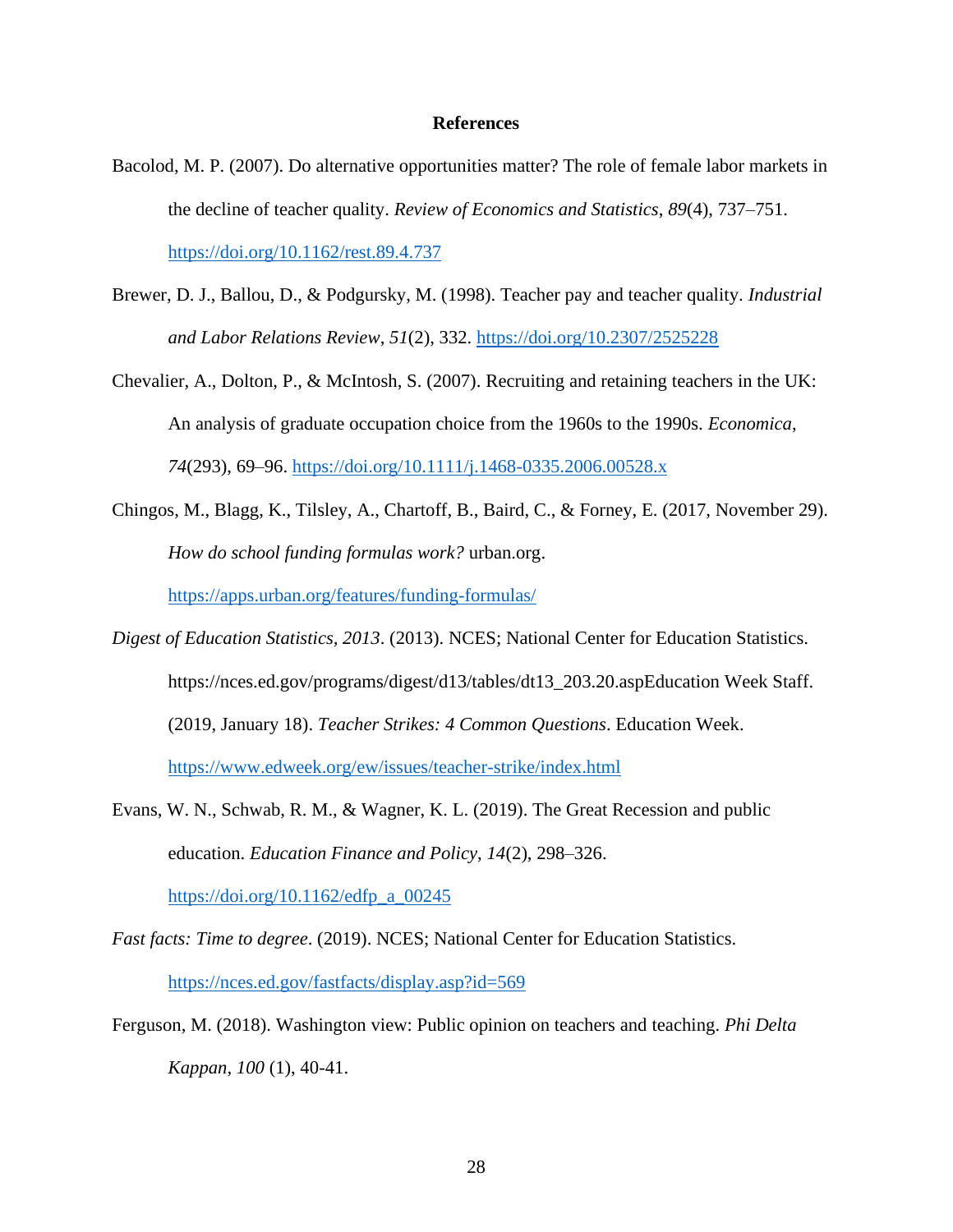- Goldhaber, D., Strunk, K. O., Brown, N., & Knight, D. S. (2016). Lessons learned from the Great Recession. *Educational Evaluation and Policy Analysis*, *38*(3), 517–548. <https://doi.org/10.3102/0162373716647917>
- Hanushek, E. A. (2011). The economic value of higher teacher quality. *Economics of Education Review*, *30*(3), 466–479.<https://doi.org/10.1016/j.econedurev.2010.12.006>

Jimerson, S. R., & Haddock, A. D. (2015). Understanding the importance of teachers in facilitating student success: Contemporary science, practice, and policy. *School Psychology Quarterly*, *30*(4), 488–493.<https://doi.org/10.1037/spq0000134>

- Johnson, S. M., & Birkeland, S. E. (2003). Pursuing a "sense of success": New teachers explain their career decisions. *American Educational Research Journal*, *40*(3), 581–617. <https://doi.org/10.3102/00028312040003581>
- Kini, T. (2017, April 26). *State policymakers respond to teacher shortages*. Learning Policy Institute. [https://learningpolicyinstitute.org/blog/state-policymakers-respond-teacher](https://learningpolicyinstitute.org/blog/state-policymakers-respond-teacher-shortages)[shortages](https://learningpolicyinstitute.org/blog/state-policymakers-respond-teacher-shortages)
- Lucey, W. (2012, September 12). *A brief history of teacher strikes in the United States*. The Morning Delivery; William Lucey. [https://www.wplucey.com/2012/09/a-short-history](https://www.wplucey.com/2012/09/a-short-history-of-teacher-strikes-in-the-united-states.html)[of-teacher-strikes-in-the-united-states.html](https://www.wplucey.com/2012/09/a-short-history-of-teacher-strikes-in-the-united-states.html)
- *Major work stoppages: Detailed monthly listing 1993-present*. (2019). BLS; U.S. Bureau of Labor Statistics.<https://www.bls.gov/web/wkstp/monthly-listing.htm>
- Murnane, R. J., & Olsen, R. J. (1989). The effect of salaries and opportunity costs on duration in teaching: Evidence from Michigan. *The Review of Economics and Statistics*, *71*(2), 347. <https://doi.org/10.2307/1926983>

Murnane, R. J., & Olsen, R. J. (1990). The effects of salaries and opportunity costs on length of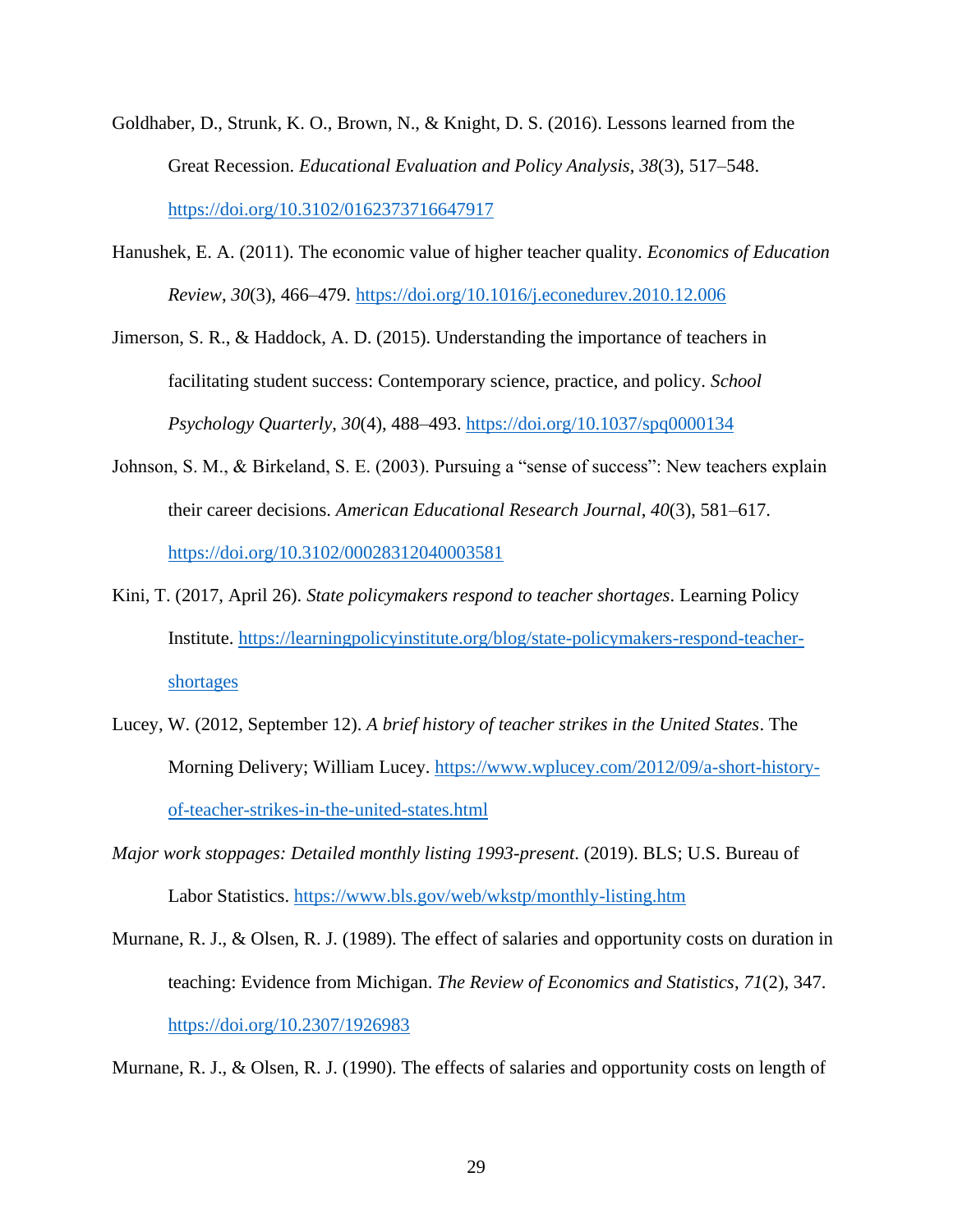stay in teaching: Evidence from North Carolina. *The Journal of Human Resources*, *25*(1), 106.<https://doi.org/10.2307/145729>

Partelow, L., & Baumgardner, C. (2016). *Educator pipeline at risk* (pp. 1–24). Center for American Progress. [https://cdn.americanprogress.org/wp-](https://cdn.americanprogress.org/wp-content/uploads/2016/09/14084443/TeacherPrep-report.pdf)

[content/uploads/2016/09/14084443/TeacherPrep-report.pdf](https://cdn.americanprogress.org/wp-content/uploads/2016/09/14084443/TeacherPrep-report.pdf)

- Partelow, L. (2019). What to make of declining enrollment in teacher preparation programs. In *Center for American Progress* (pp. 1–49). Center for American Progress. [https://cdn.americanprogress.org/content/uploads/2019/12/04113550/TeacherPrep](https://cdn.americanprogress.org/content/uploads/2019/12/04113550/TeacherPrep-report1.pdf?_ga=2.6028979.1491327921.1601492889-1295130760.1601492889)[report1.pdf?\\_ga=2.6028979.1491327921.1601492889-1295130760.1601492889](https://cdn.americanprogress.org/content/uploads/2019/12/04113550/TeacherPrep-report1.pdf?_ga=2.6028979.1491327921.1601492889-1295130760.1601492889)
- Podolsky, A., Kini, T., Bishop, J., & Darling-Hammond, L. (2016). *Solving the teacher shortage how to attract and retain excellent educators* (pp. 1–79). Learning Policy Institute.
- Robert, T. (2016). Choosing Teaching as a Career: Importance of the Type of Motivation in Career Choices. *TEM Journal*, *5*(3), 396–400.<https://doi.org/10.18421/TEM53-21> Seril, Lindsey. (2020). *How long does it take to get a certificate for teaching?* Study; study.com. [https://study.com/academy/popular/how-long-does-it-take-to-get-a-certificate](https://study.com/academy/popular/how-long-does-it-take-to-get-a-certificate-for-teaching.html)[for-teaching.html](https://study.com/academy/popular/how-long-does-it-take-to-get-a-certificate-for-teaching.html)
- Silver, J. (2007, March 15). *Unhappy with 3.5 percent pay raise, some West Virginia teachers strike*. Pittsburgh Post-Gazette. [https://www.post](https://www.post-gazette.com/news/education/2007/03/15/Unhappy-with-3-5-percent-pay-raise-some-West-Virginia-teachers-strike/stories/200703150444)[gazette.com/news/education/2007/03/15/Unhappy-with-3-5-percent-pay-raise-some-](https://www.post-gazette.com/news/education/2007/03/15/Unhappy-with-3-5-percent-pay-raise-some-West-Virginia-teachers-strike/stories/200703150444)[West-Virginia-teachers-strike/stories/200703150444](https://www.post-gazette.com/news/education/2007/03/15/Unhappy-with-3-5-percent-pay-raise-some-West-Virginia-teachers-strike/stories/200703150444)

Talbert-Johnson, C. (2006). Preparing highly qualified teacher candidates for urban schools. *Education and Urban Society*, *39*(1), 147–160. <https://doi.org/10.1177/0013124506293321>